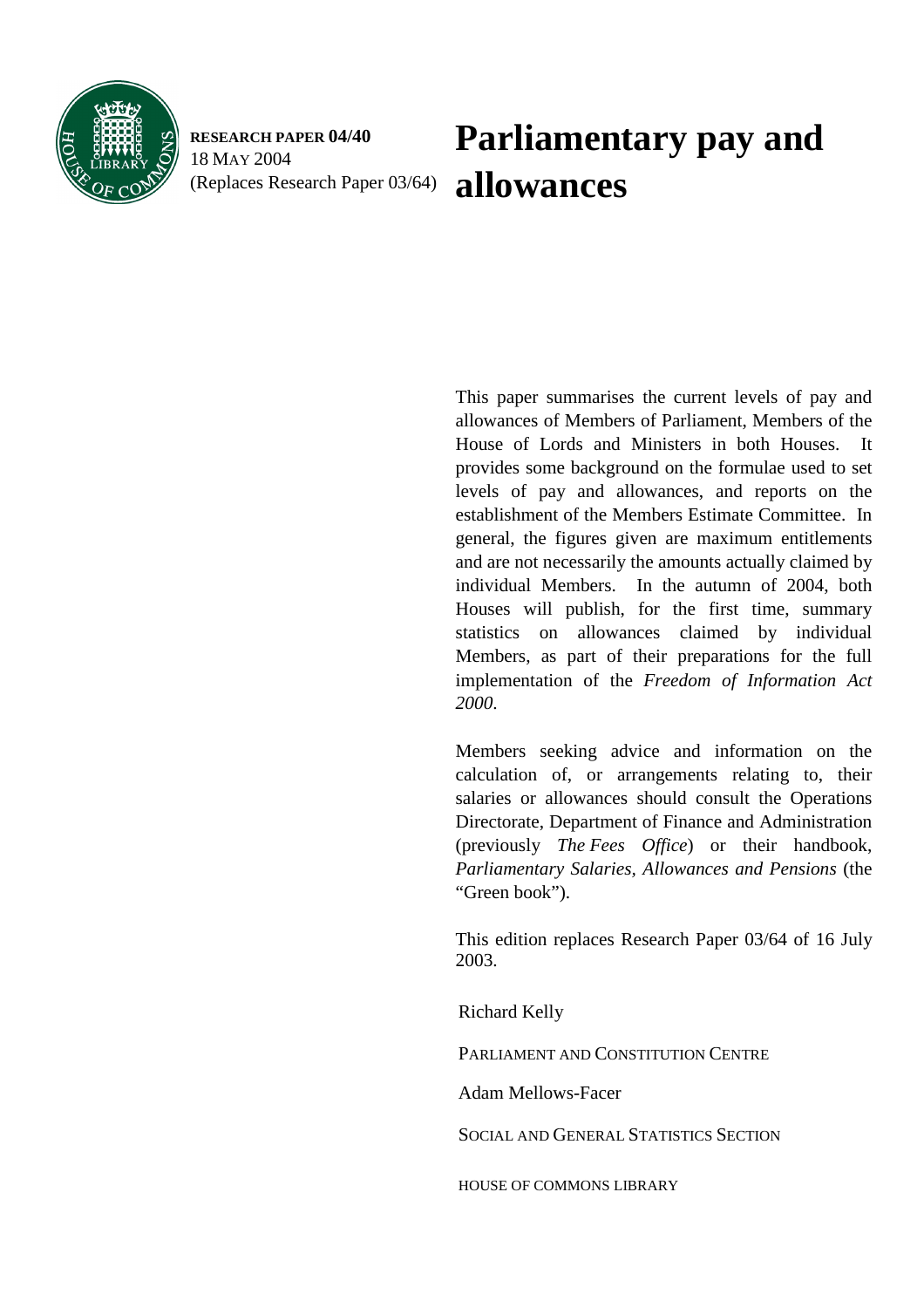#### **Recent Library Research Papers include:**

| 04/25 | The Christmas Day Trading Bill [Bill 20 of 2003-04]                          | 17.03.04 |
|-------|------------------------------------------------------------------------------|----------|
| 04/26 | Unemployment by Constituency, February 2004<br>17.03.04                      |          |
| 04/27 | Direct taxes: rates and allowances 2004-05                                   | 18.03.04 |
| 04/28 | Kashmir                                                                      | 30.03.04 |
| 04/29 | <i>Protective Headgear for Young Cyclists Bill</i> [Bill 21 of 2003-04]      | 31.03.04 |
| 04/30 | Economic Indicators [includes article: The Lyons Review]                     | 01.04.04 |
| 04/31 | Individual ministerial responsibilities – issues and examples                | 05.04.04 |
| 04/32 | Unemployment by Constituency, March 2004                                     | 16.04.04 |
| 04/33 | The Human Rights Clause in the EU's External Agreements                      | 16.04.04 |
| 04/34 | Age-Related Payments Bill [Bill 92 of 2003-04]                               | 29.04.04 |
| 04/35 | Economic Indicators [includes article: Offshoring]                           | 04.05.04 |
| 04/36 | The <i>Energy Bill [HL]</i> [Bill 93 of 2003-04]                             | 06.05.04 |
| 04/37 | The Nuclear Decommissioning Authority: Part 2 of the <i>Energy Bill [HL]</i> | 06.05.04 |
|       | [Bill 93 of 2003-04]                                                         |          |
| 04/38 | <b>Election Timetables</b>                                                   | 04.05.04 |
| 04/39 | Unemployment by Constituency, April 2004                                     | 12.05.04 |

*Research Papers are available as PDF files:* 

- *to members of the general public on the Parliamentary web site, URL: http://www.parliament.uk*
- *within Parliament to users of the Parliamentary Intranet, URL: http://hcl1.hclibrary.parliament.uk*

Library Research Papers are compiled for the benefit of Members of Parliament and their personal staff. Authors are available to discuss the contents of these papers with Members and their staff but cannot advise members of the general public. Any comments on Research Papers should be sent to the Research Publications Officer, Room 407, 1 Derby Gate, London, SW1A 2DG or e-mailed to PAPERS@parliament.uk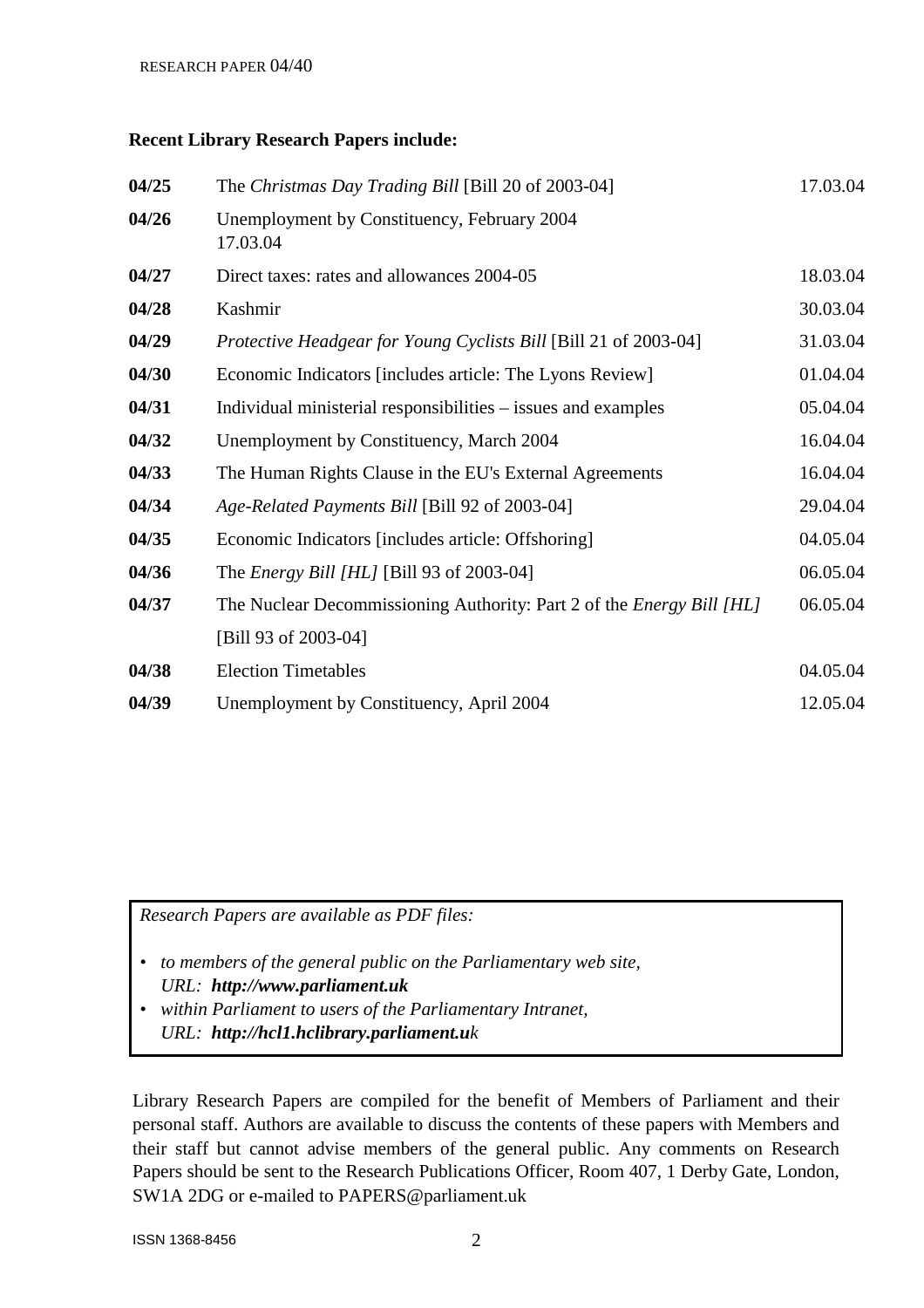# **Summary of current rates With effect from 1 April 2004**

#### **Table 1: Summary of current rates** With effect from April 2004

| <b>Members' Parliamentary Salary</b>      | £57,485                                                    |
|-------------------------------------------|------------------------------------------------------------|
| <b>Staffing Allowance</b>                 | £66,458 - £77,534 per annum                                |
| Incidental Expenses Provision (IEP)       | $£19,325$ per annum                                        |
| IT equipment (centrally provided)         | [worth circa $\pounds3,000$ ]                              |
| Pension provision for Members' staff      | Group Stakeholder Arrangement                              |
| London Supplement                         | £1,618                                                     |
| <b>Additional Costs Allowance</b>         | $£20,902$ per annum                                        |
| Winding up Allowance                      | One third of the sum of the staffing provision and the IEP |
| Car Mileage Higher<br>Lower               | 57.7p per mile<br>26.6p per mile                           |
| Motorcycle allowance<br>Bicycle allowance | 24p per mile<br>20p per mile                               |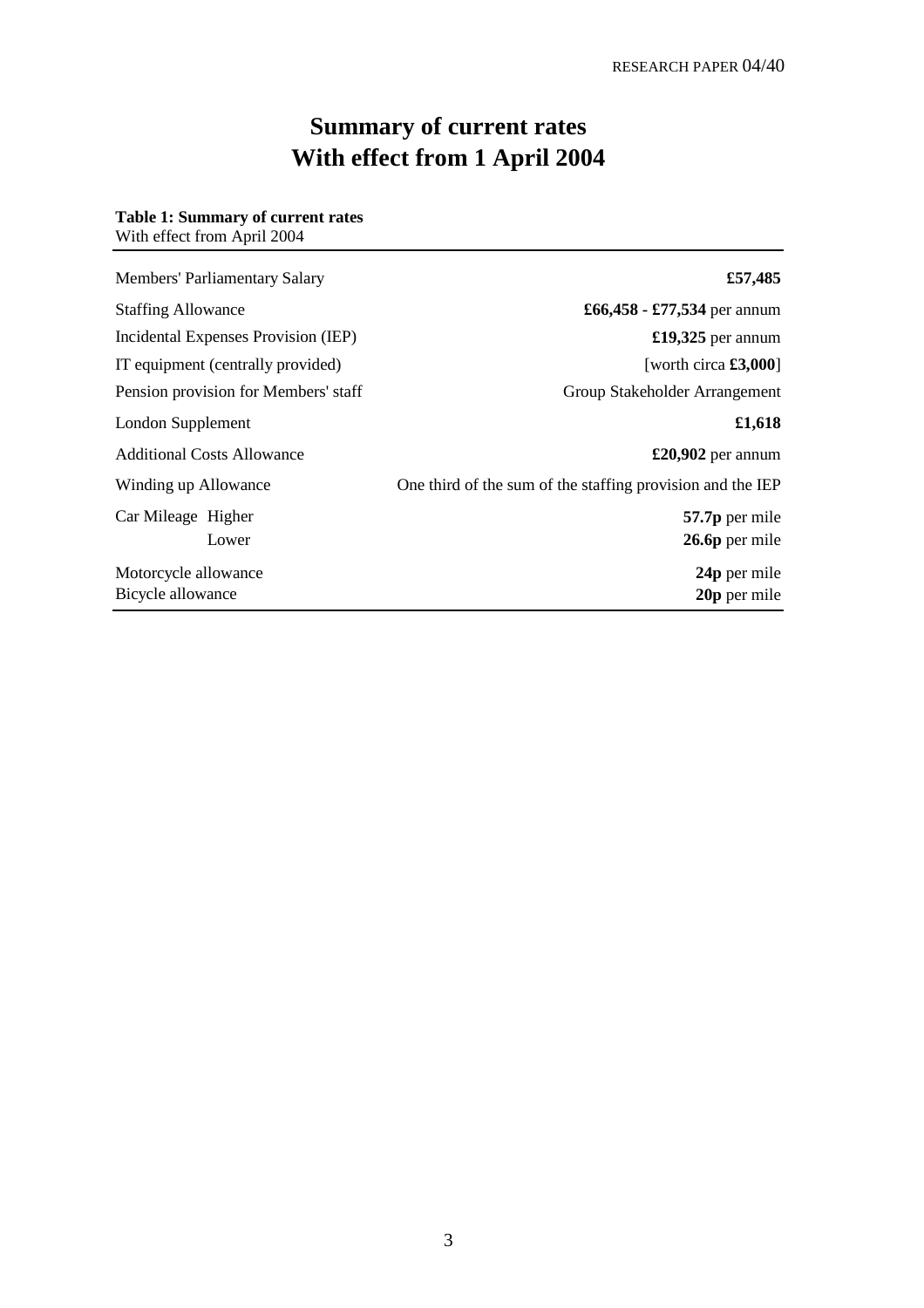RESEARCH PAPER 04/40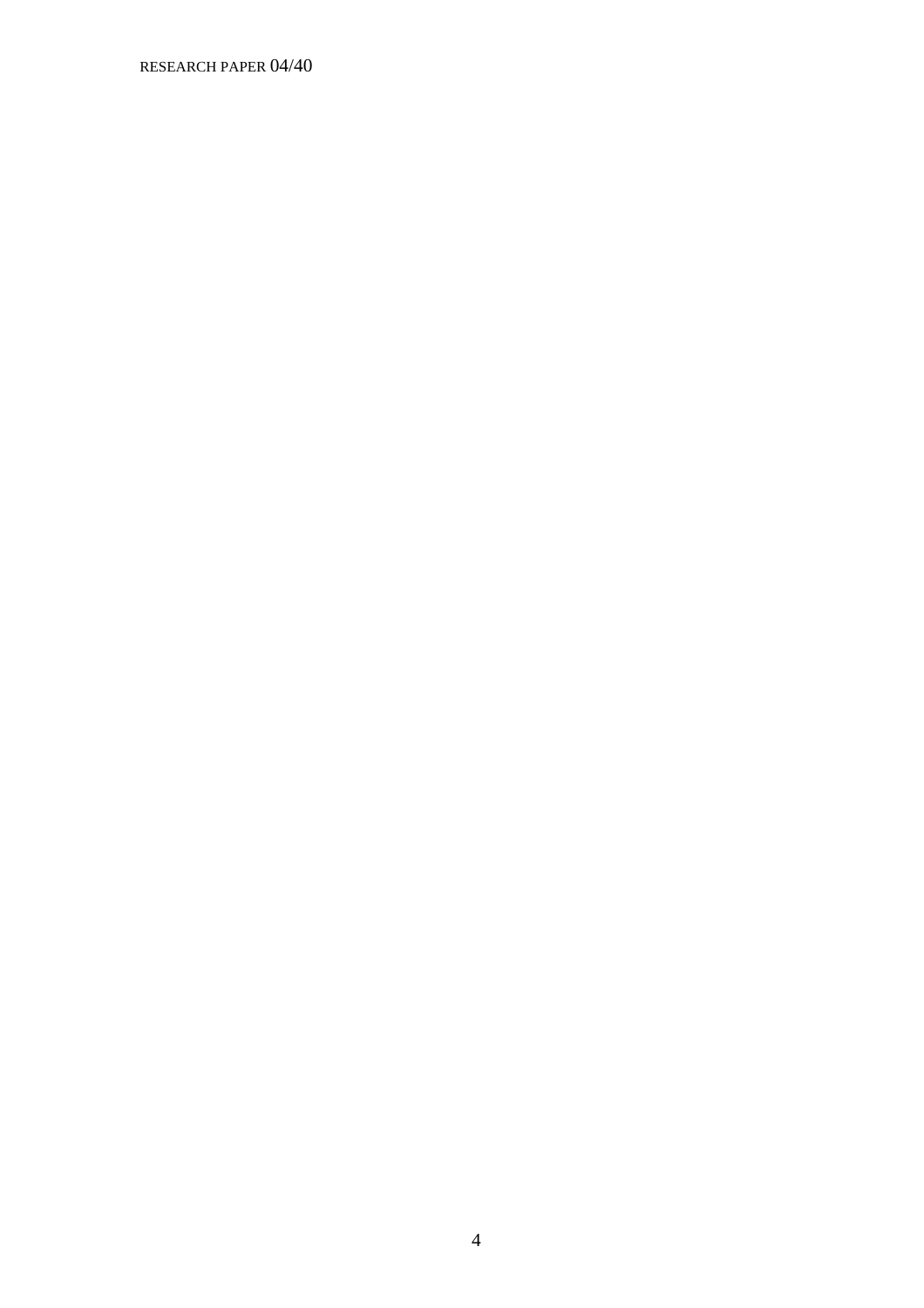# **CONTENTS**

| I            |                | <b>Introduction</b>                                      | 7  |
|--------------|----------------|----------------------------------------------------------|----|
| $\mathbf{I}$ |                | <b>Salary Entitlement</b>                                | 8  |
|              | A.             | Members' pay                                             | 8  |
|              | <b>B.</b>      | <b>Dual Mandate MPs and Devolved Legislature Members</b> | 9  |
|              |                | 1. National Assembly for Wales                           | 10 |
|              |                | 2. Northern Ireland Assembly                             | 11 |
|              |                | 3. Scottish Parliament                                   | 12 |
|              |                | 4. European Parliament                                   | 12 |
|              | $\mathbf{C}$ . | Parliamentary salary for ministers, etc.                 | 13 |
|              | D.             | Ministers' pay                                           | 13 |
|              | Е.             | Parliamentary salary for select committee chairmen       | 16 |
| Ш            |                | <b>Members' Allowances</b>                               | 17 |
|              | A.             | <b>Members Estimate Committee</b>                        | 17 |
|              | <b>B.</b>      | <b>Allowances and rates</b>                              | 18 |
|              |                | 1. Staffing allowance                                    | 18 |
|              |                | <b>Incidental expenses</b><br>2.                         | 20 |
|              |                | 3. Supplementary London Allowance                        | 20 |
|              |                | <b>Additional Costs Allowance</b><br>4.                  | 21 |
|              |                | <b>Motor Mileage Allowance</b><br>5.                     | 21 |
|              |                | <b>Motorcycle Allowance</b><br>6.                        | 22 |
|              |                | <b>Bicycle Allowance</b><br>7.                           | 22 |
|              |                | <b>Temporary Secretarial Allowance</b><br>8.             | 22 |
|              |                | <b>Winding Up Allowance</b><br>9.                        | 23 |
|              |                | 10. Summary of trends in allowance rates                 | 24 |
|              |                | 11. Reimbursement of costs due to recall during a recess | 24 |
|              |                | 12. Members' Resettlement Grant                          | 24 |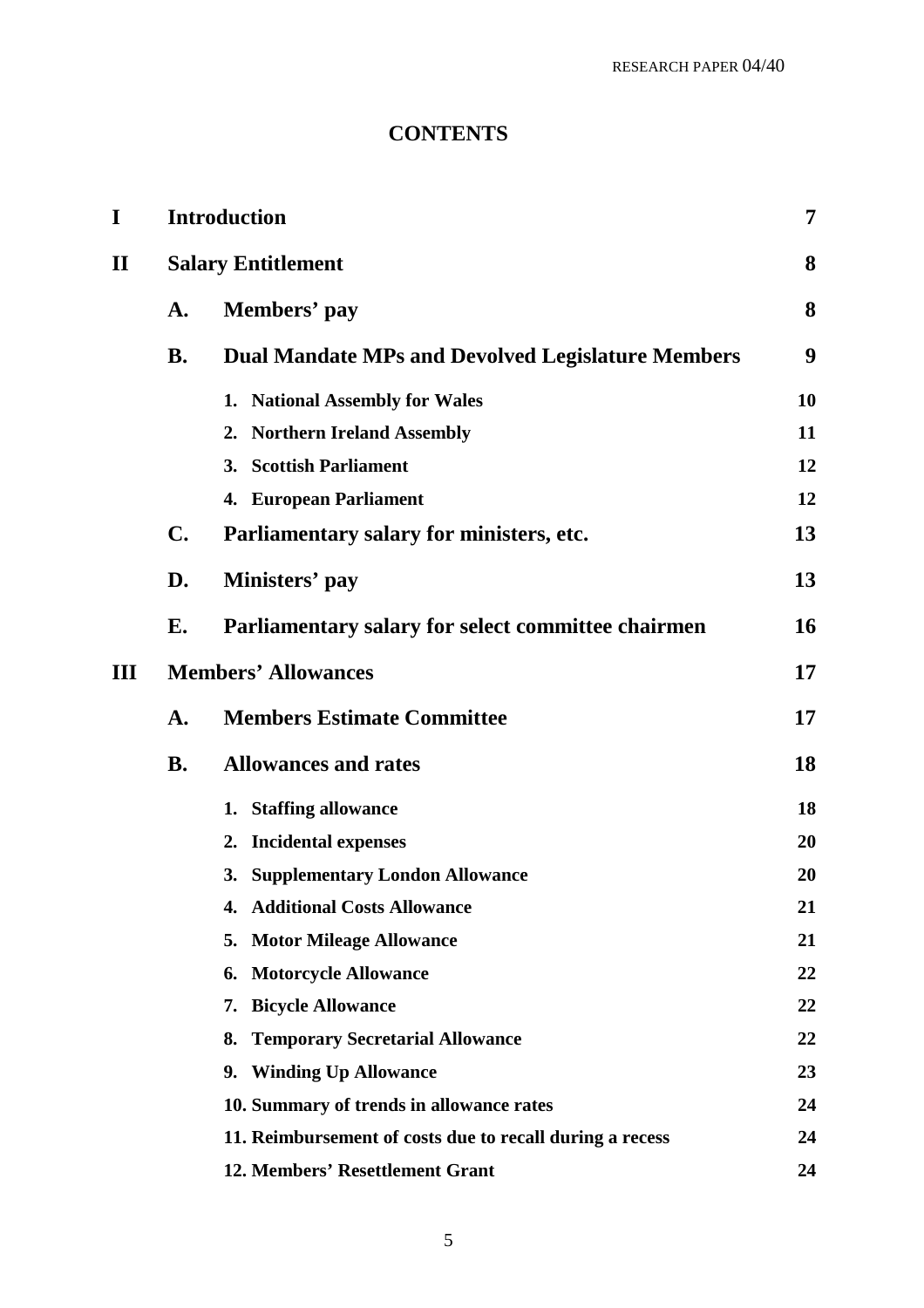|              |                | 13. Travel by Members to National Parliaments and European Union<br><b>Institutions</b> | 25 |
|--------------|----------------|-----------------------------------------------------------------------------------------|----|
|              |                | 14. Travel by a Member's spouse, children and staff                                     | 26 |
|              | $\mathbf{C}$ . | <b>Allowances for ministers</b>                                                         | 26 |
|              |                | 1. Ministers' severance payments                                                        | 26 |
|              |                | 2. Former Prime Ministers' Public Duties Allowance                                      | 26 |
| IV           |                | <b>Allowances for Members of the House of Lords</b>                                     | 28 |
| $\mathbf{V}$ |                | <i>Freedom of Information Act 2000</i> and the publication of Members'<br>allowances    | 29 |
|              | $\mathbf{A}$ . | <b>House of Commons</b>                                                                 | 30 |
|              | <b>B.</b>      | <b>House of Lords</b>                                                                   | 30 |

### **List of Tables**

| Table 1:  | Summary of current rates                                                              | 3  |
|-----------|---------------------------------------------------------------------------------------|----|
| Table 2:  | Members' pay since 1997                                                               | 9  |
| Table 3:  | National Assembly for Wales salaries: 2004/05                                         | 10 |
| Table 4:  | Scottish Parliament salaries: 2004/05                                                 | 12 |
| Table 5:  | Ministers and office-holders in Commons:                                              |    |
|           | Ministerial salary entitlements, $\pounds$                                            | 14 |
| Table 6:  | Ministers and office-holders in Commons: Full salary entitlements, $\mathbf{\pounds}$ | 14 |
| Table 7:  | Ministers and office-holders in Lords: Full salary entitlements, $\mathbf{\pounds}$   | 15 |
| Table 8:  | MPs allowances: summary $1997/98 - 2004/05$                                           | 24 |
| Table 9:  | Resettlement grant                                                                    | 25 |
| Table 10: | Former Prime Ministers' Public Duties Allowance: 1997/98 – 2004/05                    | 27 |
|           | Table 11: Main Peers' allowances: current summary                                     | 29 |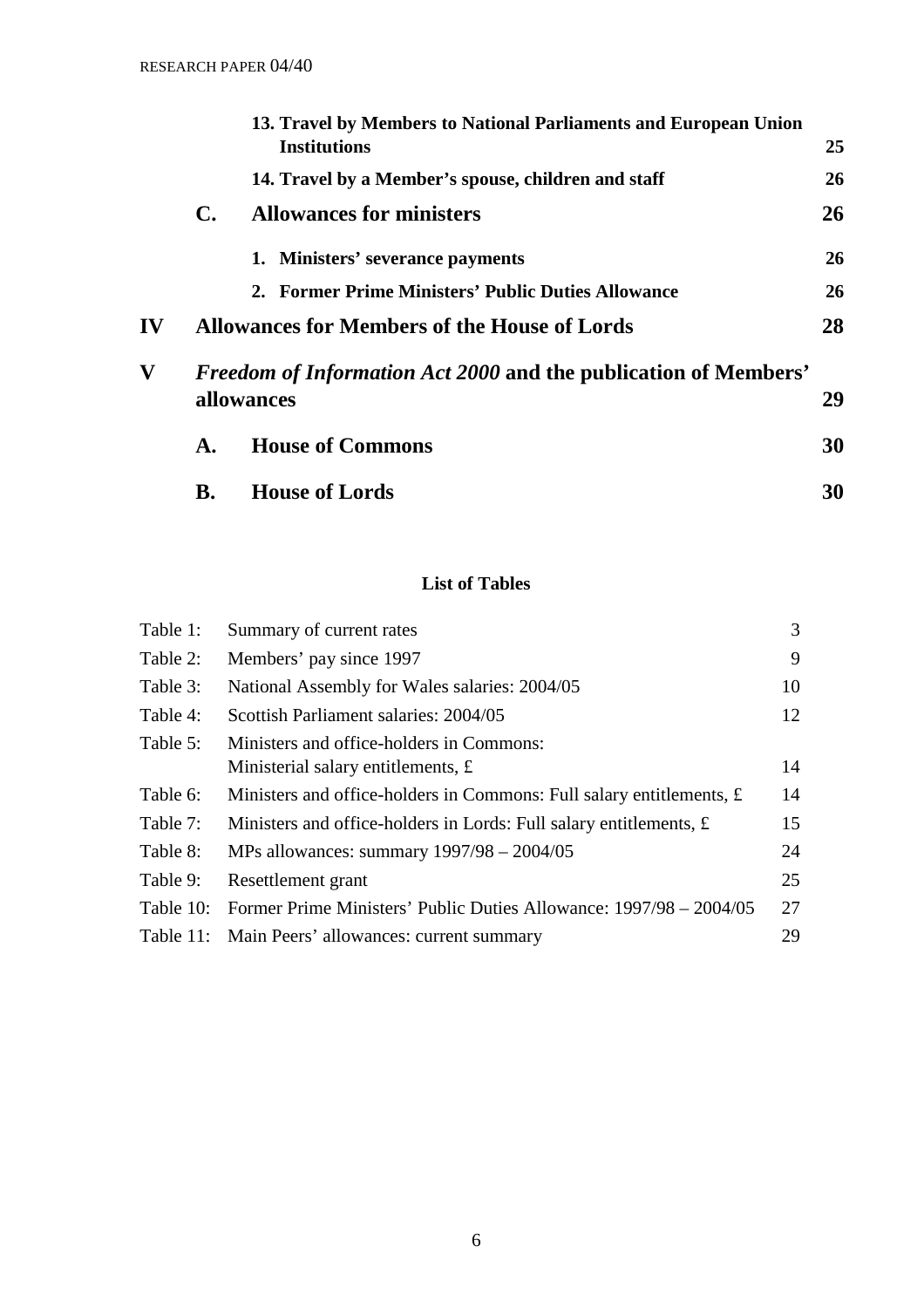## **I Introduction**

The Senior Salaries Review Body (SSRB) most recent report on MPs' pay and allowances was published in March  $2001<sup>1</sup>$ . This included the finding that Members' pay had fallen behind that of their comparators, and the SSRB recommended that the parliamentary salary, in addition to the usual formula increase, should be increased by £2,000 in both 2001 and 2002.<sup>2</sup>

The SSRB also recommended that the salaries of House of Lords Ministers and other office holders be similarly increased by £2,000 in each of the next two years, in addition to the usual increase,<sup>3</sup> and that the Prime Minister and Cabinet Ministers should draw their full salary entitlement (which they did not then do) so as to remedy the perceived distortion in the parliamentary pay system.<sup>4</sup> This last recommendation was implemented in June 2001 following the general election. Significant changes to the Office Costs Allowance were also proposed.

Following the 2001 SSRB review, the House debated a series of motions relating to parliamentary pay, allowances and pensions and to related issues on 5 July 2001.<sup>5</sup> The resolutions agreed by the House made significant changes to the rates of parliamentary pay, pensions and some allowances.<sup>6</sup> Fundamental changes were made to the way in which Members receive their office expenses, abolishing the Office Costs Allowance and replacing it with a radically different system.<sup>7</sup> The resolutions agreed on that date are still effective and the April 2004 pay levels and some of the allowances are based on the uprating formulae they introduced.

On 29 January 2004, the House agreed to changes to the way in which it administers Members' allowances. It added a new Standing Order to establish the House of Commons Members Estimate Committee which would have the power to amend resolutions of the House relating to Members' allowances.8

For comparative purposes, section II of this paper includes the pay rates for members of the devolved legislatures. Each section of the paper includes details of the latest figures,

<sup>1</sup> *Review of Parliamentary Pay and Allowances*, Review Body on Senior Salaries report no 48, Cm 4997, http://www.ome.uk.com/downloads/volume1.pdf<br><sup>2</sup> Hid. pers 2.13

 $\frac{2}{3}$  *Ibid*, para 2.13

<sup>&</sup>lt;sup>3</sup> *Ibid*, para 2.21

 $\frac{4}{5}$  *Ibid*, para 2.17

HC Deb 5 July 2001 Vol 371 cc421-77. Information on Members' pensions can be found in Library standard note, SN/BT/1844, *MPs pensions scheme*

<sup>6</sup> *Parliamentary Pay, Pensions and Allowances: the 2001 Review*, Research Paper 01/86, 8 November 2001,<http://www.parliament.uk/commons/lib/research/rp2001/rp01-086.pdf>

<sup>7</sup> For further information see: *Members' Office Costs: the new system*, Research Paper 01/88, 8 November 2001,<http://www.parliament.uk/commons/lib/research/rp2001/rp01-088.pdf>

<sup>8</sup> HC Deb 29 January 2004 cc406-418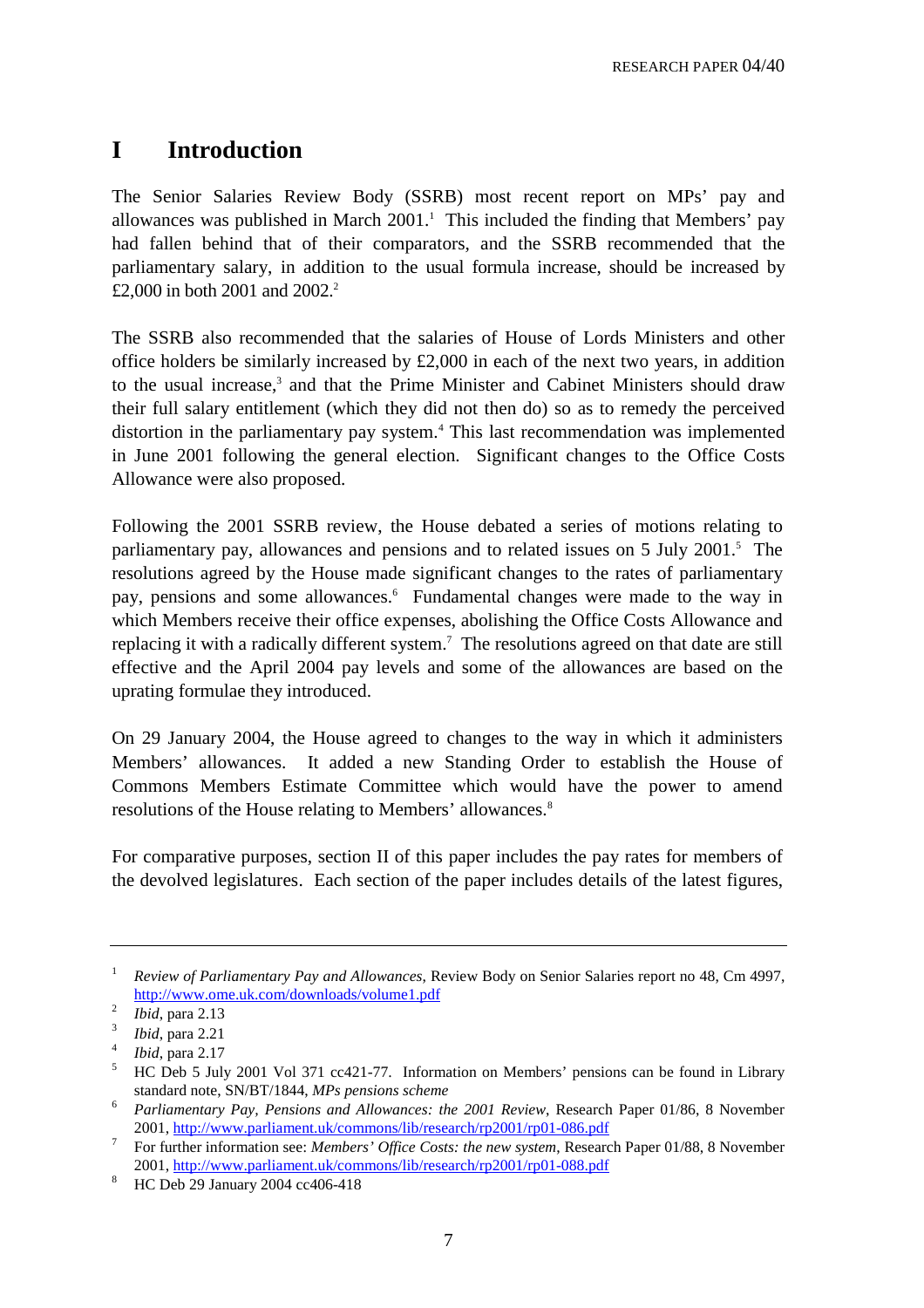a note on the appropriate uprating formula and details of the relevant resolution of the House. Tables giving comparative information over a number of years are also provided.<sup>9</sup>

Parliamentary pay and allowances are set in accordance with the specific resolutions cited in this paper. The Operations Directorate - Department of Finance and Administration (formerly the "Fees Office") provides details of current pay and allowances for Members in its publication *Parliamentary salaries, allowances and pensions* (summarised in a *Quick Guide*) and by notices to Members.

# **II Salary Entitlement**

#### **A. Members' pay**

Members' salaries rose on 1 April 2004 from £56,358 to **£57,485**. This followed the Twenty-Sixth report on senior salaries from the Senior Salaries Review Body<sup>10</sup> and a Written Ministerial Statement by the Prime Minister on 12 February 2004 in which he announced:

The 26th report of the Review Body on Senior Salaries, which makes recommendations about the pay of the senior civil service, senior military personnel and the judiciary, is being published today… Pay increases for Members of Parliament and Ministers are linked automatically to the increase in pay bands for the senior civil service. Their pay entitlement will therefore increase by 2 per cent from 1 April  $2004$ .<sup>11</sup>

**Uprating formula:** Pay increases for Members are linked automatically to the increase in pay bands for the Senior Civil Service. This follows the recommendation of the Review Body on Senior Salaries (SSRB) report of 4 July 1996.<sup>1</sup> Further changes to the pay levels were made on 5 July 2001.

Resolution debated cand agreed: *10 July 1996, no division*<sup>12</sup>

Resolution debated and agreed: *5 July 2001, on division (276 to 42)*<sup>13</sup>

<sup>9</sup> More historic details are provided in the House of Commons Information Office Factsheet, *Members' pay, pensions and allowances*, Factsheet M5,<http://www.parliament.uk/documents/upload/M05.pdf>Cm 6099, February 2004, see:

<http://www.ome.uk.com/downloads/26th%20Report%20on%20Senior%20Salaries.pdf>11 [HC Deb 12 February 2004 c76WS](http://www.ome.uk.com/downloads/26th%20Report%20on%20Senior%20Salaries.pdf) 

<sup>&</sup>lt;sup>12</sup> HC Deb 10 July 1996 cc488-543, at c533 (motion approving SSRB report including these proposals agreed

to 279-154, c530)<br><sup>13</sup> HC Deb 5 July 2001 cc469-71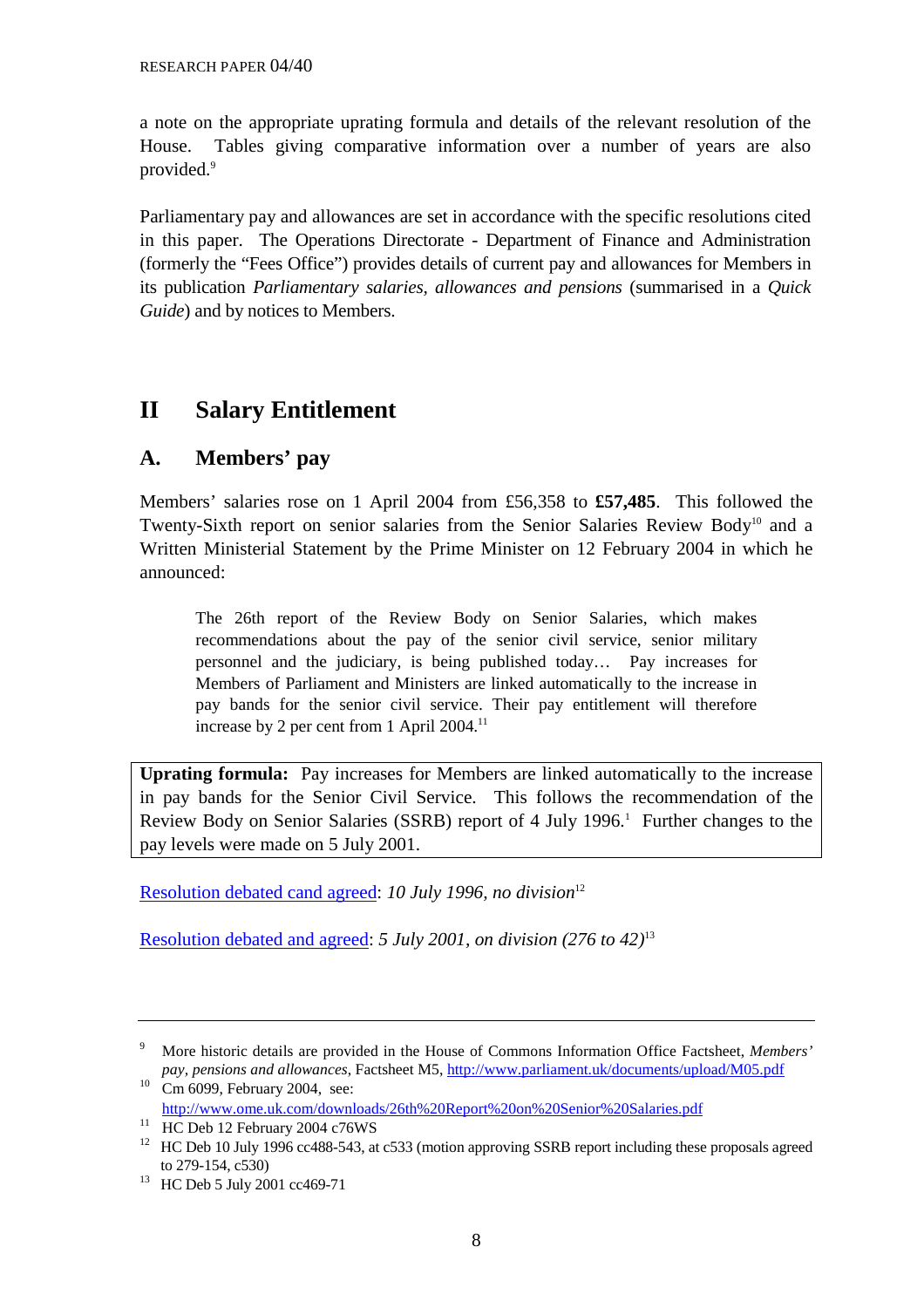Table 2 shows recent trends in Members' pay. Members' pay has increased by 31 per cent since 1997, compared to a 19 percent increase in the RPI and a 36 percent increase in average earnings.14

| 1 April 1997       | £43,860                          |
|--------------------|----------------------------------|
| 1 April 1998       | £45,066                          |
| 1 April 1999       | £47,008                          |
| 1 April 2000       | £48,371                          |
| 1 April 2001       | £49,822                          |
| 20 June $2001(a)$  | £51,822                          |
| 1 April 2002 $(b)$ | £55,118                          |
| 1 April 2003       | £56,358                          |
| 1 April 2004       | £57,485                          |
| Subsequent years   | Previous year's salary + formula |
|                    | <i>ncrease</i>                   |

| Table 2: Members' pay since 1997 |  |  |  |
|----------------------------------|--|--|--|
|----------------------------------|--|--|--|

*(a)*  Comprises formula increase of 3 percent plus £2,000 from meeting of the new parliament on 20 June 2001

*(b)* Comprises formula increase of 2.5 percent plus £2,000 from 1 April 2002

#### **B. Dual Mandate MPs and Devolved Legislature Members**

Members of Parliament who are also members of devolved legislatures or the European Parliament receive a full parliamentary salary, currently **£57,485** per annum. In addition, they receive one third of the salary in respect of their membership of the devolved legislature or European Parliament. In future, members of national parliaments, but not the devolved legislatures, will no longer be able to hold a dual mandate in the European Parliament:

From the European Parliament elections in 2004, the office of member of the European Parliament shall be incompatible with that of member of a national parliament. By way of derogation from that rule and without prejudice to paragraph 3:

…

– members of the United Kingdom Parliament who are also members of the European Parliament during the five-year term preceding election to the European Parliament in 2004 may have a dual mandate until the 2009 European Parliament elections, when the first subparagraph of this paragraph shall apply.<sup>15</sup>

<sup>&</sup>lt;sup>14</sup> National Statistics series CHAW and LNMQ; comparisons of 1<sup>st</sup> quarter 1997 and 2004 data.<br><sup>15</sup> Foreign and Commonwealth Office, *Council Decision of 25 June and 23 September 2002 amending the* 

*Act concerning the election of the representatives of the European Parliament by direct universal suffrage, annexed to Decision 76/787/ECSC, EEC, EURATOM (2002/772/EC, Euratom)*, Cm 6093, December 2003, pp5-6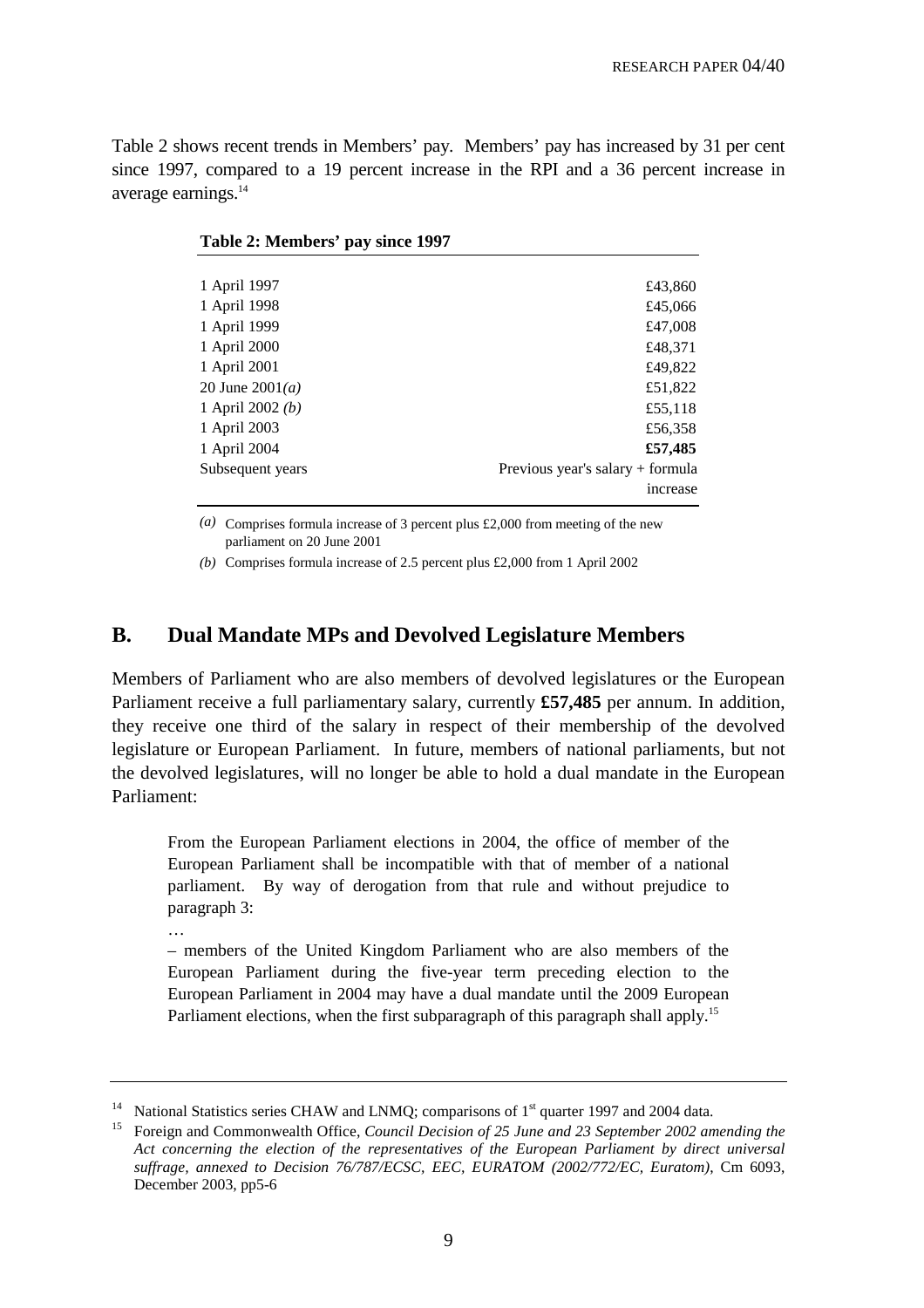The derogation would have permitted John Hume, Rev Ian Paisley, Lord Inglewood, Baroness Ludford and Baroness Nicholson to continue to serve as MEPs until 2009.16 However, both John Hume and Rev Paisley have announced that they will not be contesting the 2004 European Parliamentary Elections.<sup>17</sup> Therefore following the June 2004 elections there will be no dual mandate MPs in the European Parliament or the National Assembly for Wales or the Scottish Parliament. However, since the elections to the Northern Ireland Legislative Assembly on 26 November 2003, there are 12 dual mandate MPs.<sup>18</sup>

The standard level of pay of the members of the devolved legislatures is as follows:

#### **1. National Assembly for Wales**

With effect from 1 April 2004 the salary payable to Members of the National Assembly for Wales is **£43,283** per annum.<sup>19</sup> In addition, Members who hold any of the following offices are entitled to receive an additional salary as follows:

#### **Table 3: National Assembly for Wales salaries: 2004/05**

|                                         | Addition | Total    |
|-----------------------------------------|----------|----------|
| <b>Assembly First Minister</b>          | £72,863  | £116,146 |
| <b>Assembly Minister</b>                | £37,797  | £81,080  |
| Presiding Officer                       | £37,797  | £81,080  |
| Leader of the largest non-cabinet party | £37,797  | £81,080  |
| Deputy Presiding Officer                | £23,675  | £66,958  |
| Chairs of Subject Committees (a)        | £5,507   | £48,790  |
| Assembly Member                         |          | £43,283  |

(a) Established in accordance with s57 of the Government of Wales Act 1998 (Cap 58)

Details of allowances available to Members of the National Assembly for Wales are available in the *National Assembly for Wales (Assembly Members and Officers) (Salaries, Allowances, etc) Determination 2002.*

<sup>&</sup>lt;sup>16</sup> Department for Constitutional Affairs, *EPR Newsletter3/04*, 8 April 2004<br><sup>17</sup> John Murray Brown, "Hume to stand down after 24 years as an MEP", *Financial Times*, 5 February<br>2004, and David McKittrick, "Paisley to st

<sup>&</sup>lt;sup>18</sup> There are four Sinn Fein Members whose Northern Ireland Assembly salaries are not abated as they do not receive Westminster salaries.

<sup>&</sup>lt;sup>19</sup> Assembly Members who are also Members of Parliament or Members of the European Parliament will have their Assembly salary reduced by two-thirds in accordance with the *National Assembly for Wales (Assembly Members)(Salaries)(Limitation)Order 1999* (SI 1999 No 1083)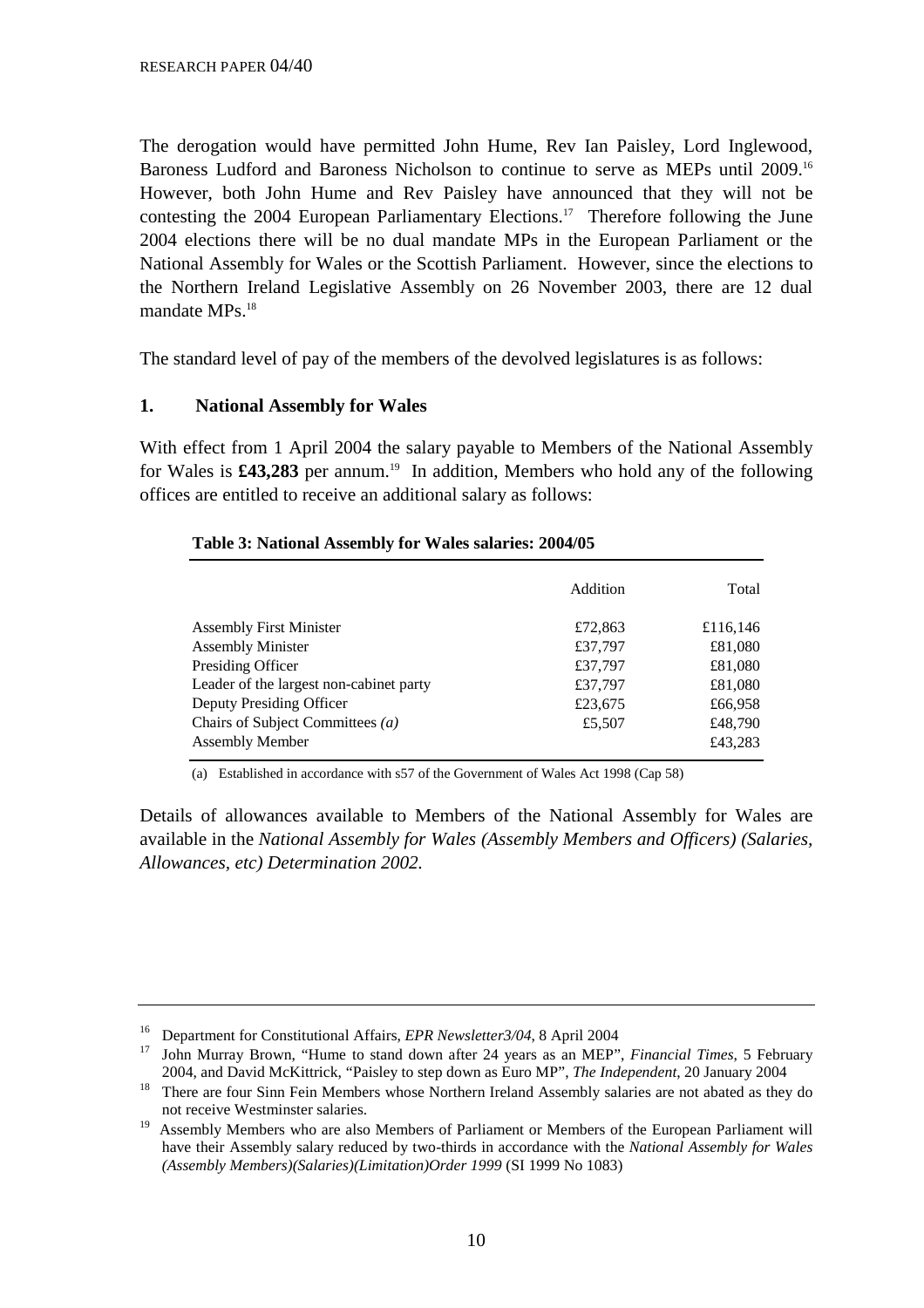#### **2. Northern Ireland Assembly**<sup>20</sup>

From 1 April 2002 the salary payable to Members of the Northern Ireland Assembly (MLAs) was £41,321 per annum. The Assembly was suspended from midnight on 14 October 2002, and from 15 November 2002, MLAs were entitled to the pay level paid prior to devolution adjusted for the subsequent increases to date, which was £31,817 per annum.21 The Presiding Officer's salary was also reduced to a total of £48,850. All ministers, committee chairmen, deputy presiding officers and members of the Northern Ireland Commission receive only their salary as MLAs during the suspension period.

These salaries were in place until the passing of the *Northern Ireland Assembly (Elections and Periods of Suspension) Act 2003*, 22 which postponed the Assembly elections to the autumn of 2003 and included provisions to allow former Members to receive salaries and allowances up to the last nomination day for the next election, and, if nominated, up to the end of the day of the poll for that election. These salaries, which amount to  $£20,660$ for MLAs and £37,693 for the Presiding Officer, were determined by the Secretary of State. The dissolution period covered by these arrangements began on 1 June 2003.

Following the elections on 26 November, MLAs received no salary from 27 November until 4 December 2003. On 5 December 2003, the pre-devolution salaries of £31,817 for MLAs, and £48,850 for the Presiding Officer were reinstated. These salaries were determined by the Secretary of State.

In May 2002, the SSRB published a report on pay and allowances in the Northern Ireland Assembly.<sup>23</sup> The SSRB noted that it had previously recommended that MLAs' salaries should be approximately 82 per cent of that of a Westminster MP, and therefore recommended:

Recommendation 1: We recommend that the slippage in an MLA's salary in comparison with that of a Westminster MP should be made good. As a result:

- MLA pay before the uprating due on 1 April 2002 should be a notional £42,546.
- This figure should be uprated by 2.5 per cent from 1 April 2002.
- An additional £1,640 should be added as the relevant proportion of the sum awarded to MPs this year to ensure comparability with salaries elsewhere in the public sector.
- This gives rise to a recommended new salary of £45,250 from 1 April 2002.<sup>24</sup>

<sup>&</sup>lt;sup>20</sup> Source: Northern Ireland Assembly Personnel Office and Finance Office<br><sup>21</sup> Northern Ireland Office press notice, "Secretary of State announces determination of Assembly salaries

and allowances", 6 November 2002<br><sup>22</sup> See Library Research Paper 03/43, *The Northern Ireland Assembly (Elections and Periods of Suspension) Bill*,<http://hcl1.hclibrary.parliament.uk/rp2003/rp03-043.pdf>

<sup>23</sup> Review Body on Senior Salaries, *Northern Ireland Assembly: Pay and Allowances*, Report No. 52, <http://www.ome.uk.com/downloads/Senior%20Salaries%20NI.pdf>24 *Ibid*, paras 2.1 and 2.8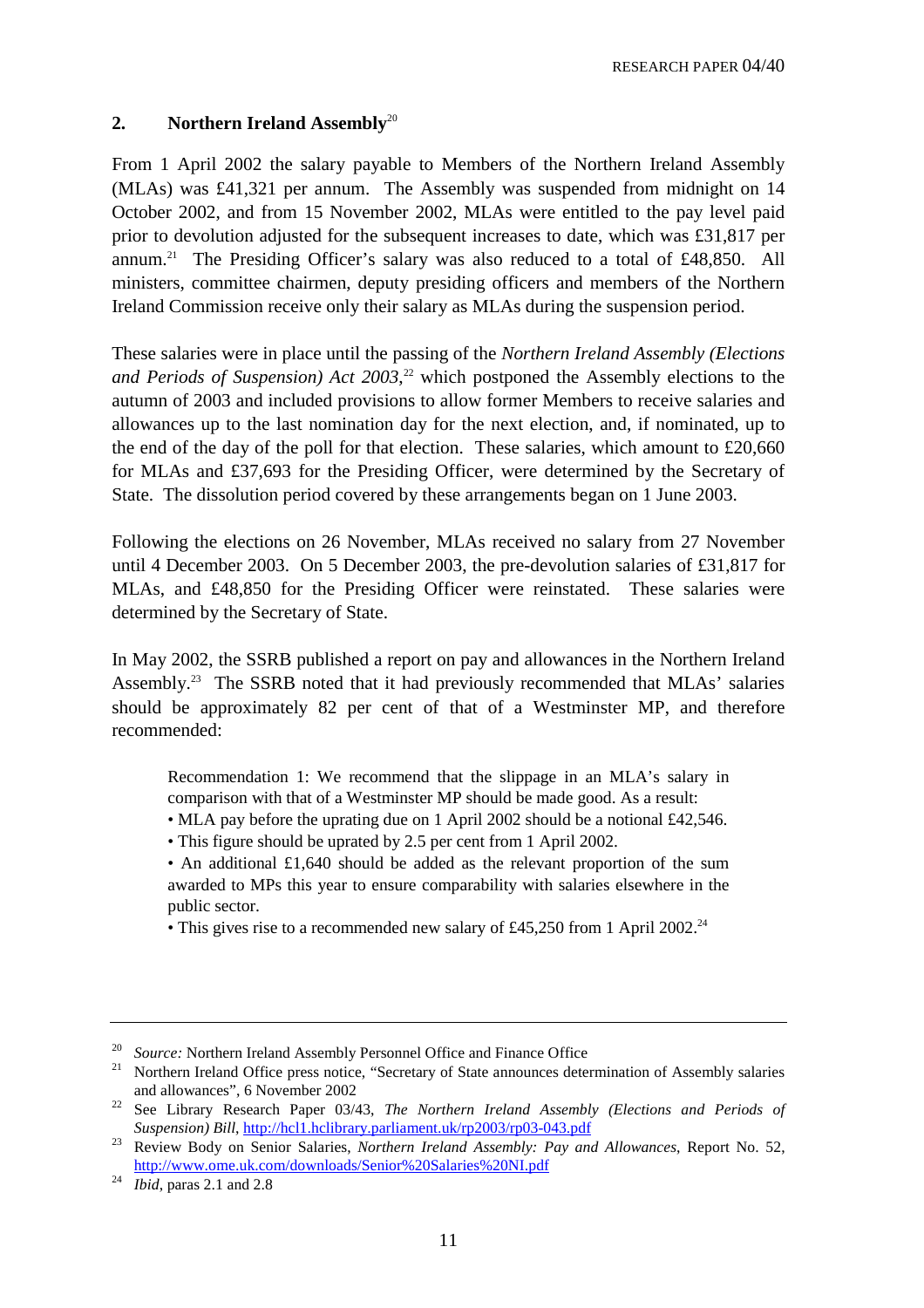The report also made recommendations about the salaries of the Presiding Officer, all ministers, committee chairmen, deputy presiding officers, and members' allowances. However, the recommendations have not been implemented.

#### **3. Scottish Parliament**

On 21 March 200225 the Scottish Parliament approved a new *Scottish Parliament Salaries*  Scheme.<sup>26</sup> This provided for an annual review of MSPs' salaries commencing on 1 April 2003 to maintain those salaries at 87.5% of the salary payable to Members of the House of Commons. Officeholders' salaries were increased to retain this differential. The salary payable to MSPs from 1 April 2004 is **£50,300**.

Table 4 summarises current salaries in the Scottish Parliament:

|  |  | Table 4: Scottish Parliament salaries: 2004/05 |  |  |
|--|--|------------------------------------------------|--|--|
|--|--|------------------------------------------------|--|--|

|                                      | Addition | Total    |
|--------------------------------------|----------|----------|
| <b>First Minister</b>                | £72,862  | £123,162 |
| Presiding Officer                    | £37,798  | £88,098  |
| Deputy Presiding Officer             | £23,675  | £73,975  |
| Lord Advocate $(a)$                  | £49,382  | £99,682  |
| Solicitor General for Scotland $(a)$ | £35,707  | £86,007  |
| <b>Scottish Minister</b>             | £37,798  | £88,098  |
| Junior Scottish Minister             | £23,675  | £73,975  |
| <b>MSP</b>                           |          | £50,300  |

(a) Law Officers need not be MSPs, as is the case at present. They are paid the total salary regardless.

Details of allowances available to Members of the Scottish Parliament can be found in the Scottish Parliament Official Report.<sup>27</sup>

#### **4. European Parliament**

With effect from 1 April 2001, the salary payable to UK Members of the European Parliament is the same as for Members of Parliament, currently **£57,485**. 28

<sup>&</sup>lt;sup>25</sup> *Meeting of the Parliament,* 21 March 2002, O.R. cc10577-10587, 10592-10600<br><sup>26</sup> See Scottish Parliament Paper 554<br><sup>27</sup> SPOR 21 June 2001 cc1007 17

 $^{27}$  SPOR 21 June 2001 cc1907-17<br> $^{28}$  European Perliament Welcome

<sup>28</sup> European Parliament, *Welcome to the European Parliament*, see: [http://www.europarl.eu.int/presentation/default\\_en.htm](http://www.europarl.eu.int/presentation/default_en.htm)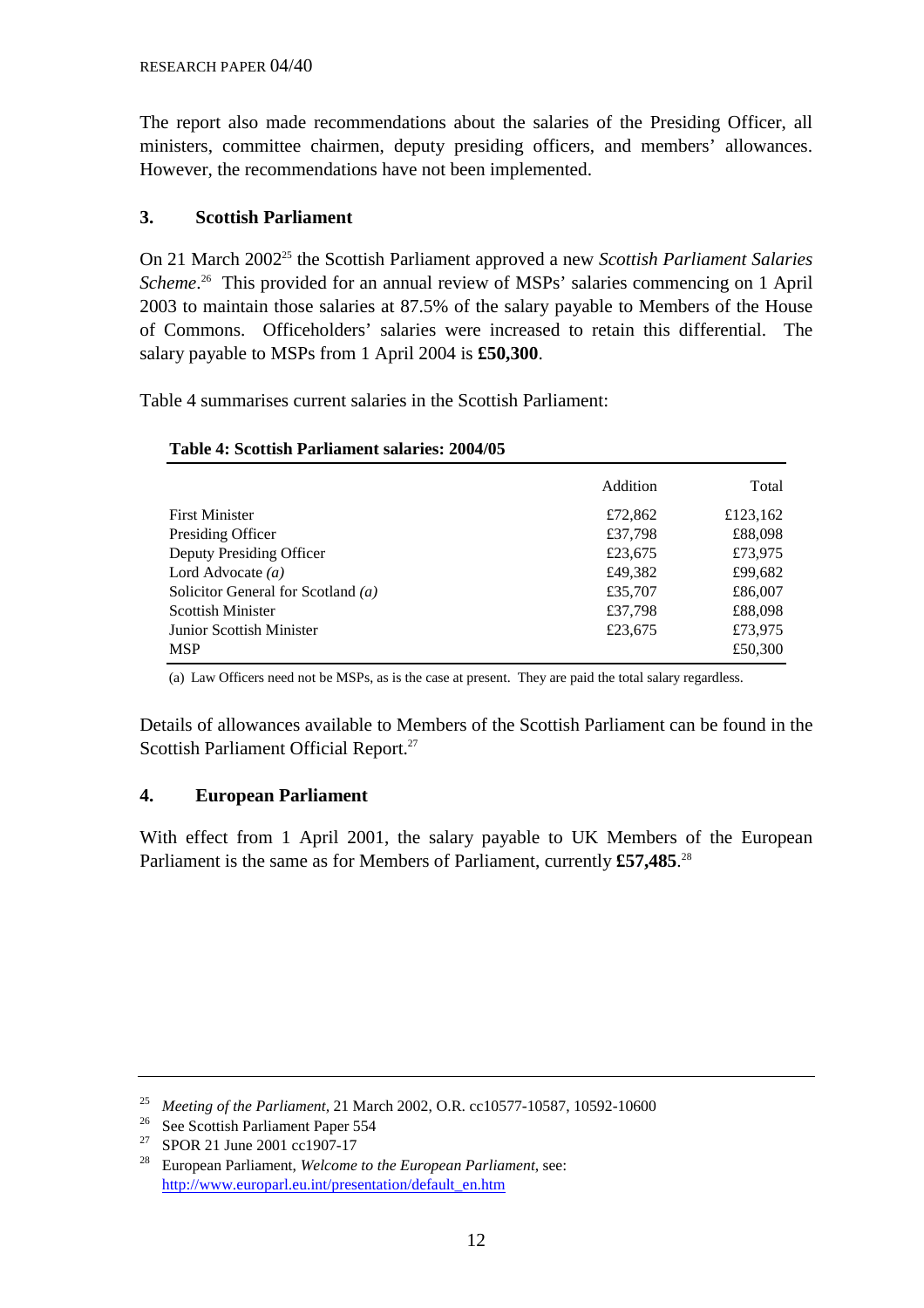### **C. Parliamentary salary for ministers, etc.**

Ministers' pay is currently made up of two elements, the parliamentary salary (Members' pay) and a ministerial salary. Until 1 July 1996 ministers received a reduced parliamentary salary. Since then they have received the full rate.

**Uprating formula:** Parliamentary salary, see Section I.A; ministerial salary, see Section I.D.

### **D. Ministers' pay**

Before 1996, ministerial salaries had been uprated by Order in line with Members' salaries but this had not been enshrined in legislation or parliamentary resolution.<sup>29</sup> However the 1996 SSRB report,<sup>30</sup> which was accepted by the Commons, recommended that the uprating formula and 1 April implementation date should also apply to ministers and other paid office holders.

**Uprating formula**: Pay increases for ministers are linked automatically to the increase in pay bands for the Senior Civil Service, under a formula set out in section 1 of the Ministerial Salaries Act 1997.<sup>1</sup> This is, in effect, the same formula that is used for uprating Members' pay.

The following three tables summarise trends in ministerial pay since 1997/98.

<sup>&</sup>lt;sup>29</sup> Such an Order would have been required for an 'uprating' increase from 1 April 1997, but there was no such Order, and therefore no uprating for the year beginning 1 April 1997<br><sup>30</sup> Cm 3330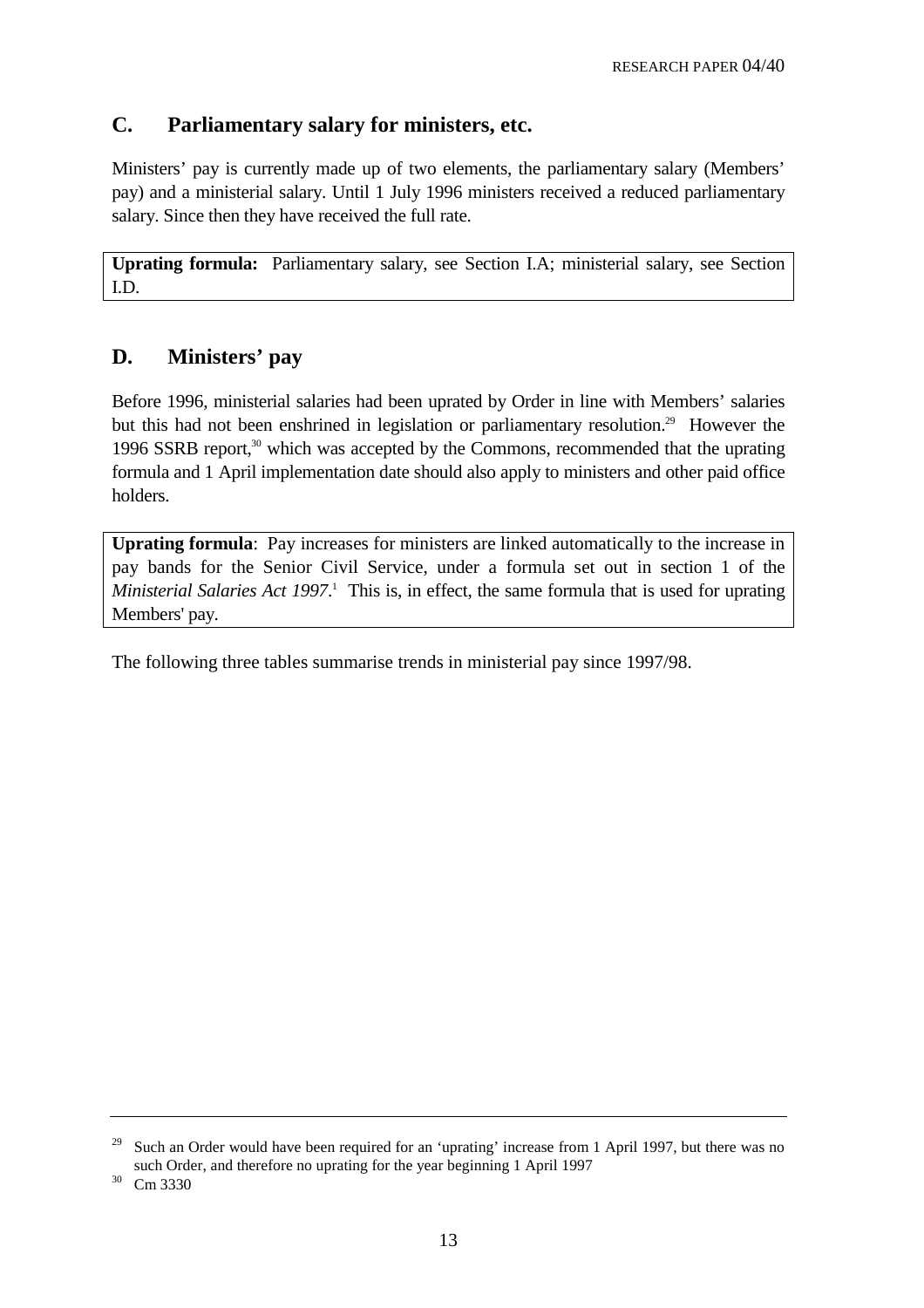|                                      | 1997/98  | 2000/01 | 2001/02 | 2002/03  | 2003/04 | 2004/05 |
|--------------------------------------|----------|---------|---------|----------|---------|---------|
| Prime Minister $(a)$                 | 100,000  | 110,287 | 113,596 | 116,436  | 119,056 | 121,437 |
| Cabinet Minister $(a)$               | 60,000   | 66,172  | 68,157  | 69,861   | 71,433  | 72,862  |
| <b>Minister of State</b>             | 31,125   | 34,326  | 35,356  | 36,240   | 37,055  | 37,796  |
| Parliamentary Under Secretary        | 23,623   | 26,053  | 26,835  | 27,506   | 28,125  | 28,688  |
| Government Chief Whip (b)            | 36,613   | 66,172  | 68,157  | 69,861   | 71,433  | 72,862  |
| Government Deputy Chief Whip         | 31,125   | 34,326  | 35,356  | 36,240   | 37,055  | 37,796  |
| Government Whip                      | 20,029   | 22,090  | 22,753  | 23,322   | 23,847  | 24,324  |
| <b>Assistant Government Whip</b>     | 20,029   | 22,090  | 22,753  | 23,322   | 23,847  | 24,324  |
| Leader of the Opposition $(c)$       | 55,000   | 60,659  | 62,479  | 64,041   | 65,482  | 66,792  |
| <b>Opposition Chief Whip</b>         | 31,125   | 34,326  | 35,356  | 36,240   | 37,055  | 37,796  |
| Deputy Chief Opposition Whip $(d)$   | 20,029   | 22,090  | 22,753  | 23,322   | 23,847  | 24,324  |
| Assistant Opposition Whip $(d)$      | 20,029   | 22,090  | 22,753  | 23,322   | 23,847  | 24,324  |
| Speaker                              | 60,000   | 66,172  | 68,157  | 69,861   | 71,433  | 72,862  |
| Chairman of Ways and Means           | 31,125   | 34,326  | 35,356  | 36,240   | 37,055  | 37,796  |
| First Deputy Chairman                | 27,355   | 30,168  | 31,073  | 31,850   | 32,567  | 33,218  |
| Second Deputy Chairman               | 27,355   | 30,168  | 31,073  | 31,850   | 32,567  | 33,218  |
| Attorney General (f)                 | 63,756   |         |         | In Lords |         |         |
| Solicitor General $(g)$              | In Lords | 57,656  | 59,386  | 60,871   | 62,241  | 63,486  |
| <b>Advocate General for Scotland</b> |          | 57,656  | 59,386  | 60,871   | 62,241  | 63,486  |

**Table 5: Ministers and office-holders in Commons: Ministerial salary entitilements, £**

#### **Table 6: Ministers and office-holders in Commons: Full salary entitlements, £**

|                                      | 1997/98  | 2000/01 | 2001/02 | 2002/03  | 2003/04 | 2004/05 |
|--------------------------------------|----------|---------|---------|----------|---------|---------|
| Prime Minister $(a)$                 | 143,860  | 158,658 | 163,418 | 171,554  | 175,414 | 178,922 |
| Cabinet Minister $(a)$               | 103,860  | 114,543 | 117,979 | 124,979  | 127,791 | 130,347 |
| Minister of State                    | 74,985   | 82,697  | 85,178  | 91,358   | 93,413  | 37,796  |
| Parliamentary Under Secretary        | 67,483   | 74,424  | 76,657  | 82,624   | 84,483  | 28,688  |
| Government Chief Whip (b)            | 80,473   | 114,543 | 117,979 | 124,979  | 127,791 | 72,862  |
| Government Deputy Chief Whip         | 74,985   | 82,697  | 85,178  | 91,358   | 93,413  | 37,796  |
| Government Whip                      | 63,889   | 70,461  | 72,575  | 78,440   | 80,205  | 24,324  |
| <b>Assistant Government Whip</b>     | 63,889   | 70,461  | 72,575  | 78,440   | 80,205  | 24,324  |
| Leader of the Opposition $(c)$       | 98,860   | 109,030 | 112,301 | 119,159  | 121,840 | 66,792  |
| <b>Opposition Chief Whip</b>         | 74,985   | 82,697  | 85,178  | 91,358   | 93,413  | 37,796  |
| Deputy Chief Opposition Whip $(d)$   | 63,889   | 70,461  | 72,575  | 78,440   | 80,205  | 24,324  |
| Assistant Opposition Whip $(d)$      | 63,889   | 70,461  | 72,575  | 78,440   | 80,205  | 24,324  |
| Speaker                              | 103,860  | 114,543 | 117,979 | 124,979  | 127,791 | 72,862  |
| Chairman of Ways and Means           | 74,985   | 82,697  | 85,178  | 91,358   | 93,413  | 37,796  |
| First Deputy Chairman                | 71,215   | 78,539  | 80,895  | 86,968   | 88,925  | 33,218  |
| Second Deputy Chairman               | 71,215   | 78,539  | 80,895  | 86,968   | 88,925  | 33,218  |
| Attorney General (f)                 | 107,616  |         |         | In Lords |         |         |
| Solicitor General $(g)$              | In Lords | 106,027 | 109,208 | 115,989  | 118,599 | 63,486  |
| <b>Advocate General for Scotland</b> | 43,860   | 106,027 | 109,208 | 115,989  | 118,599 | 63,486  |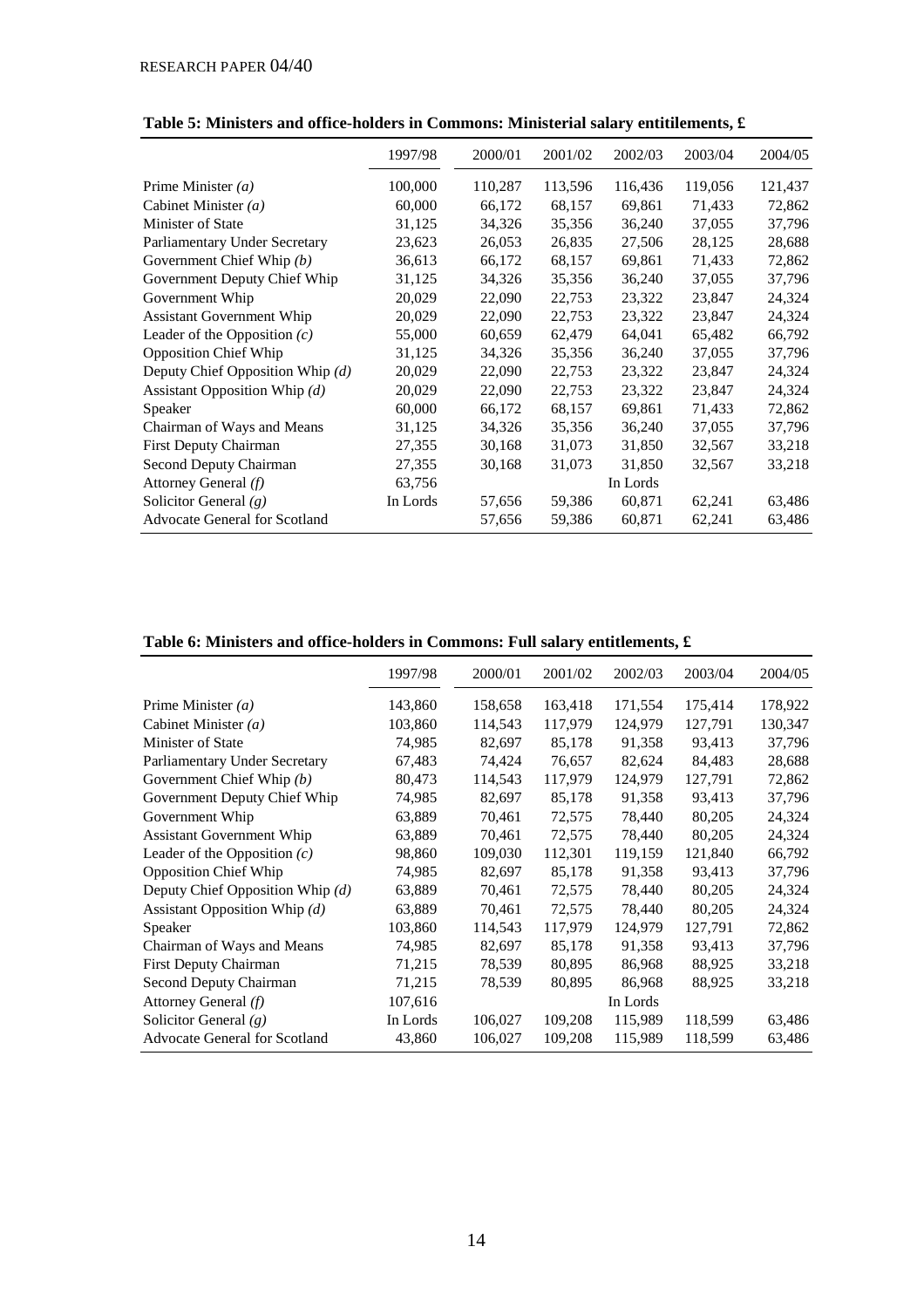|                                  | 1997/98    | 2000/01 | 2001/02 | 2002/03    | 2003/04 | 2004/05 |
|----------------------------------|------------|---------|---------|------------|---------|---------|
| Cabinet Minister (a)             | 77,963     | 85,983  | 88,562  | 94,826     | 96,960  | 98,899  |
| Minister of State                | 51,838     | 66,294  | 68,283  | 74,040     | 75,706  | 77,220  |
| Parliamentary Under Secretary    | 43,632     | 57,244  | 58,961  | 64,485     | 65,936  | 67,255  |
| Government Chief Whip            | 51,838     | 66,294  | 68,283  | 74,040     | 75,706  | 77,220  |
| Government Deputy Chief Whip     | 43,632     | 57,244  | 58,961  | 64,485     | 65,936  | 67,255  |
| Government Whip                  | 39,462     | 52,645  | 54,224  | 59,630     | 60,972  | 62,191  |
| Leader of the Opposition         | 43,632     | 57,244  | 58,961  | 64,485     | 65,936  | 67,255  |
| <b>Opposition Chief Whip</b>     | 39,462     | 52,645  | 54,224  | 59,630     | 60,972  | 62,191  |
| Lord Chancellor (e)              | 140,665    | 167,760 | 173,875 | 180,045    | 202,736 | 207,736 |
| <b>Chairman of Committees</b>    | 51,838     | 66,294  | 68,283  | 74,040     | 75,706  | 77,220  |
| Principal Deputy Chairman        | 47,739     | 61,773  | 63,626  | 69,267     | 70,826  | 72,243  |
| Lord Advocate                    | 78,072     |         |         |            |         |         |
| Solicitor General $(g)$ (h)      | 78,072     |         |         | In Commons |         |         |
| Attorney General (f)             | In Commons | 90,125  | 92,826  | 99,200     | 101,432 | 103,461 |
| <b>Minister in neither House</b> |            |         |         |            |         |         |
| Solicitor General (Scotland)     | 66,811     |         |         |            |         |         |

**Table 7: Ministers and office-holders in Lords: Full salary entitlements, £**

#### *Notes on ministers' pay tables:*

(a) On 8 May 1997 the new Government stated that the Prime Minister and Cabinet Ministers would not take the post-election increases. The postholders drew a reduced ministerial salary.

In 1999-2000 the ministerial salary entitlement for the Prime Minister was £110,287 but he drew £64,580 (plus the parliamentary salary of £47,008). Cabinet Ministers were entitled to £66,172 (plus parliamentary salary of £47,008, Commons) and £85,983 (Lords); they drew £48,516 and £72,729 in ministerial salary respectively.

In 2000-2001 the Prime Minister received £112,951 (ie £64,580 ministerial salary + £48,371 parliamentary) and a Cabinet Minister £96,887 (ie £48,516 ministerial salary + £48,371 parliamentary, Commons) or £72,729 (Lords). (The entitlement for the ministerial salary element was - £110,287, £66,172 and £85,983 respectively.)

Following the election in May 2001 the Government announced that ministers would take their full salary entitlement.

- (b) Government Chief Whip in Cabinet as from 28 July 1998, so receives Cabinet Minister's salary.
- (c) Office in Lords from 29 July 1999 [*Attorney General's Salary Order 2000*, SI 2000/1827] implementing 1996 SSRB recommendation that the salary should have same differential over the rate for a Cabinet Minister in Lords as it had in the Commons. From April to July 1999, the Commons ministerial salary was £68,332.
- (d) Office in Commons in 1992-1997 Parliament, and as from 28 July 1998.
- (e) From 1 April 1997, in line with the staged increase for the Lord Chief Justice. The *Ministerial and Other Pensions and Salaries Act 1991*, as amended by the *Ministerial and Other Salaries Order 1996* [SI 1996/1913], determined that the Lord Chancellor should receive £2,500 a year more than the salary for the time being payable to the Lord Chief Justice. The Lord Chancellor receives 14% of his salary from the House of Lords in respect of his Speaker's salary. The remainder of 86% is paid from the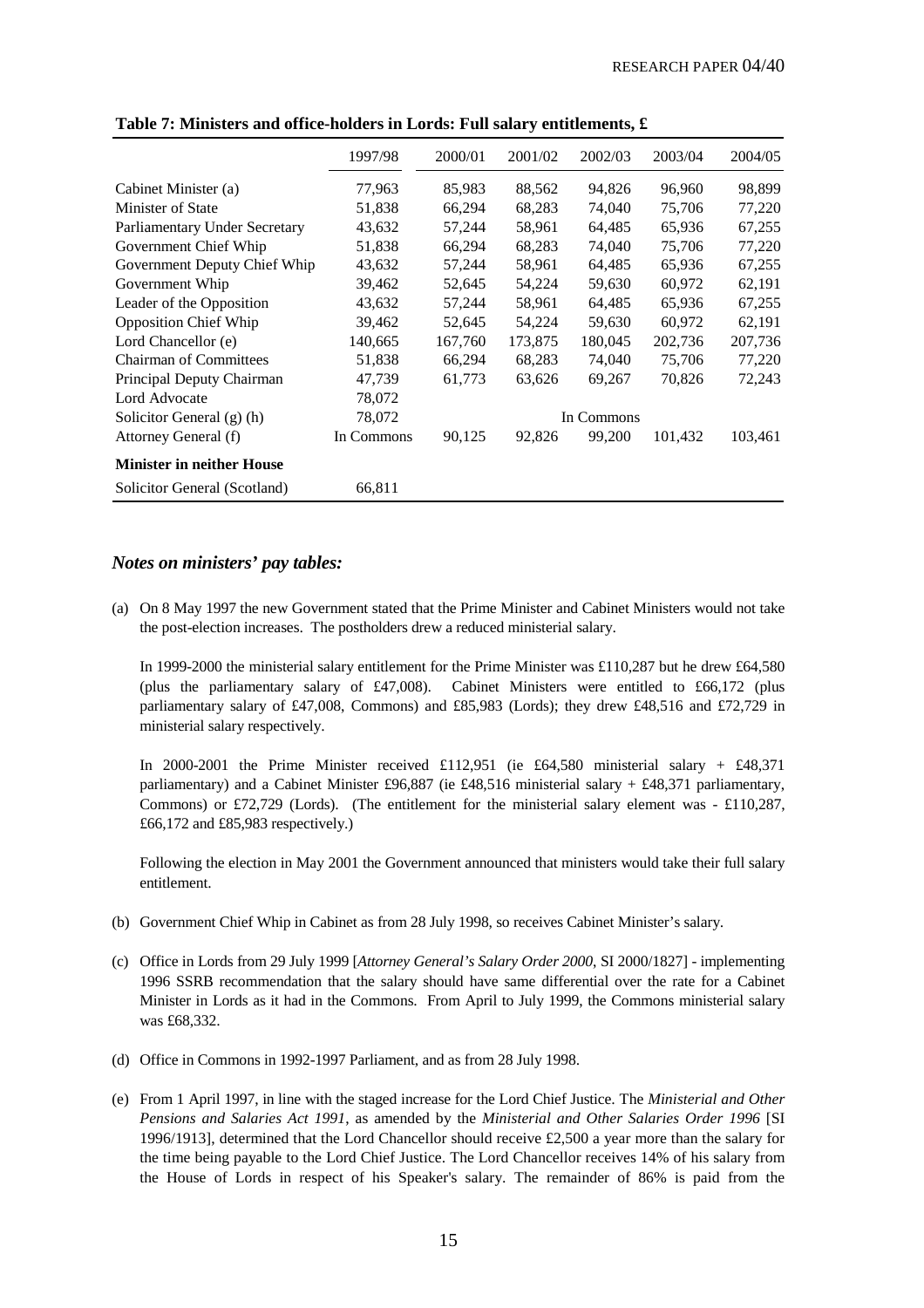Consolidated Fund. In February 2003 the Lord Chancellor announced that he would not take his full pay entitlement from 1 April 2003 of £202,736 and would instead take £184,096, in line with the increase given to MPs and ministers.

The June 2001 and April 2002 salaries include the increases recommended by the SSRB in 2001 (£2,000 from 20 June 2001 and a further £2,000 in addition to the annual uprating in April 2002).

#### **E. Parliamentary salary for select committee chairmen**

On 30 October 2003, the House agreed to pay certain select committee chairmen £12,500 per annum in addition to their salary as a Member, following a recommendation to that effect from the Review Body on Senior Salaries (SSRB). The new arrangements came into effect from the beginning of the current, 2003-04, Session. From 1 April 2004, the salary increased, in line with the increase in Members' salaries, to **£12,750**.

In June 2002, following the debate on the Modernisation Committee's proposals, Robin Cook, the then Leader of the House, wrote to the Review Body on Senior Salaries (SSRB) requesting that it advise the House on 'what additional remuneration is appropriate for chairmen of select committees'.31 Peter Hain, the new Leader of the House, laid the SSRB's report on 17 July 2003.

The SSRB recommended that 'a single level of additional payment should be introduced for the Chairmen of the relevant committees' and that it should be set at £12,500. It recommended that the House rule on whether chairmen of select committees should relinquish paid or conflicting outside interests. (The Committee on Standards and Privileges reported on this matter.<sup>32</sup>) The SSRB also recommended that the chairmen of the following select committees should qualify for the additional salary:

| <b>Constitutional Affairs</b>              | <b>Scottish Affairs</b>                       |
|--------------------------------------------|-----------------------------------------------|
| <b>Culture Media and Sport</b>             | Trade and Industry                            |
| Defence                                    | <b>Transport</b>                              |
| <b>Education and Skills</b>                | Treasury                                      |
| <b>Environment, Food and Rural Affairs</b> | <b>Welsh Affairs</b>                          |
| Foreign Affairs                            | <b>Work and Pensions</b>                      |
| Health                                     | <b>Environmental Audit</b>                    |
| Home Affairs                               | <b>European Scrutiny Committee</b>            |
| <b>International Development</b>           | Committee on Public Accounts                  |
| <b>Northern Ireland Affairs</b>            | <b>Public Administration Select Committee</b> |

<sup>31</sup> Review Body on Senior Salaries, *Pay for Select Committee Chairmen in the House of Commons*, Report

<sup>&</sup>lt;sup>32</sup> Committee on Standards and Privileges, *Pay for Select Committee Chairmen*, 15 October 2003, HC 1150 2002-03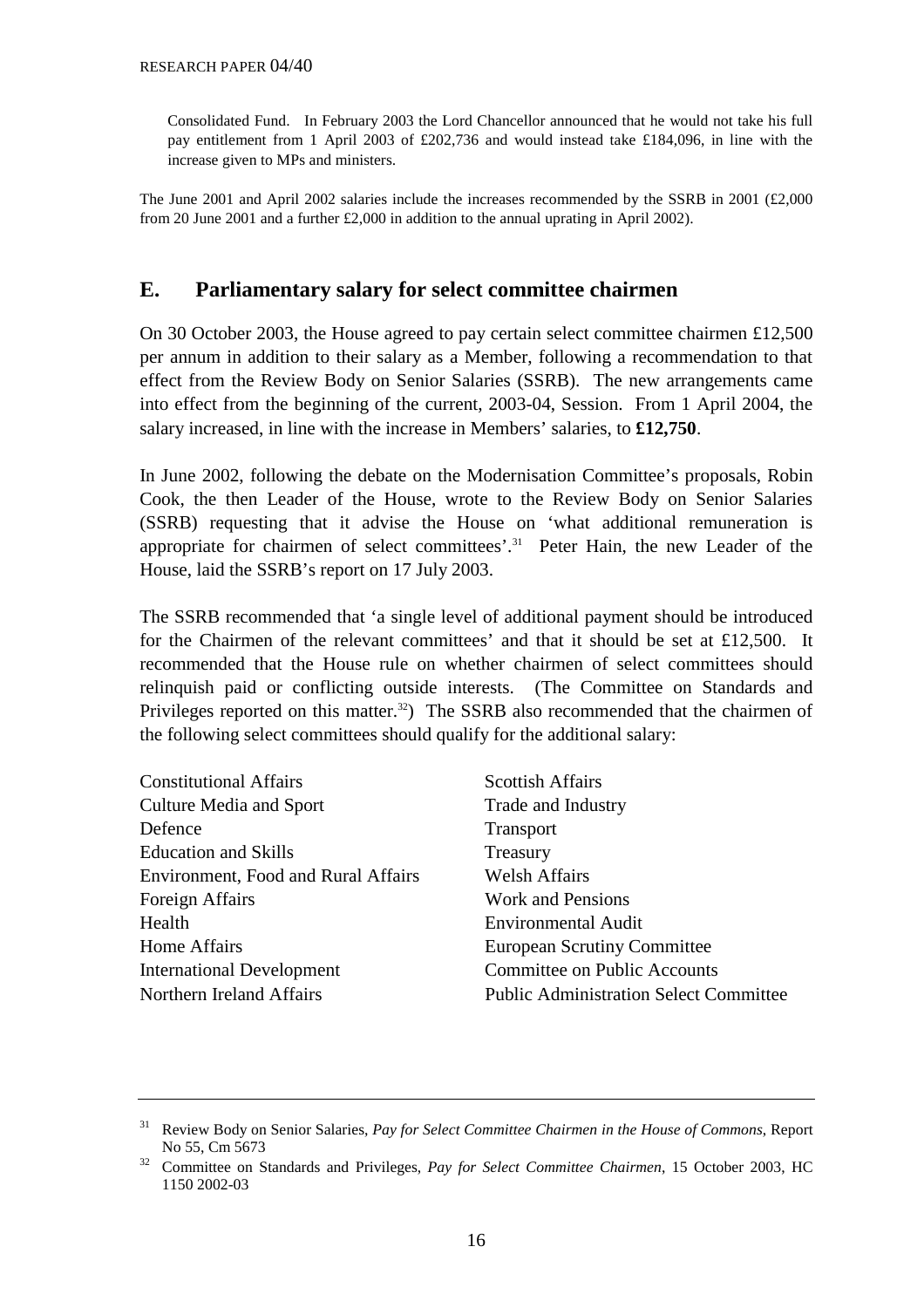Office of the Deputy Prime Minister: Housing, Planning, Local Government and the Regions

Regulatory Reform Committee Joint Committee on Human Rights Joint Committee on Statutory Instruments<sup>33</sup>

The House endorsed all the SSRB's recommendations.<sup>34</sup>

### **III Members' Allowances**

#### **A. Members Estimate Committee**

On 29 January 2004, the House agreed to delegate a number of responsibilities concerning the House of Commons: Members Estimate and some responsibilities previously conferred on the Speaker relating to allowances and insurance, to the House of Commons Members Estimate Committee.

The House agreed a new Standing Order which set the terms of reference of the Committee, stipulated that its membership should be the same as that of the House of Commons Commission, and required it to report to the House at least once a year.

During the course of a short debate, Peter Hain, the Leader of the House, outlined three factors that motivated the establishment of the new Committee:

- 1) 'the intention is to improve the governance of the House';
- 2) 'the rules on Members' allowances are governed by a large number of complex resolutions, dating back as far as 1945'; and
- 3) 'establishing the new Committee would reduce the need for minor administrative changes to be taken on the floor of the House'.35

Mr Hain acknowledged that some Members might question the powers of the Committee to vary resolutions of the House but argued that 'the proposed Standing Order contains safeguards'.<sup>36</sup> He continued that:

Paragraph 4 explicitly excludes the creation of a new form of charge or an increase to any rate of charge or payment. I emphasise that the Committee would not be empowered to create a new form of charge—such as a new expense

<sup>&</sup>lt;sup>33</sup> Review Body on Senior Salaries, *Pay for Select Committee Chairmen in the House of Commons*, Report No 55, Cm 5673

<sup>&</sup>lt;sup>34</sup> HC Deb 30 October 2003 Vol 412 cc448-507

<sup>35</sup> HC Deb 29 January 2004 c407

<sup>36</sup> *Ibid*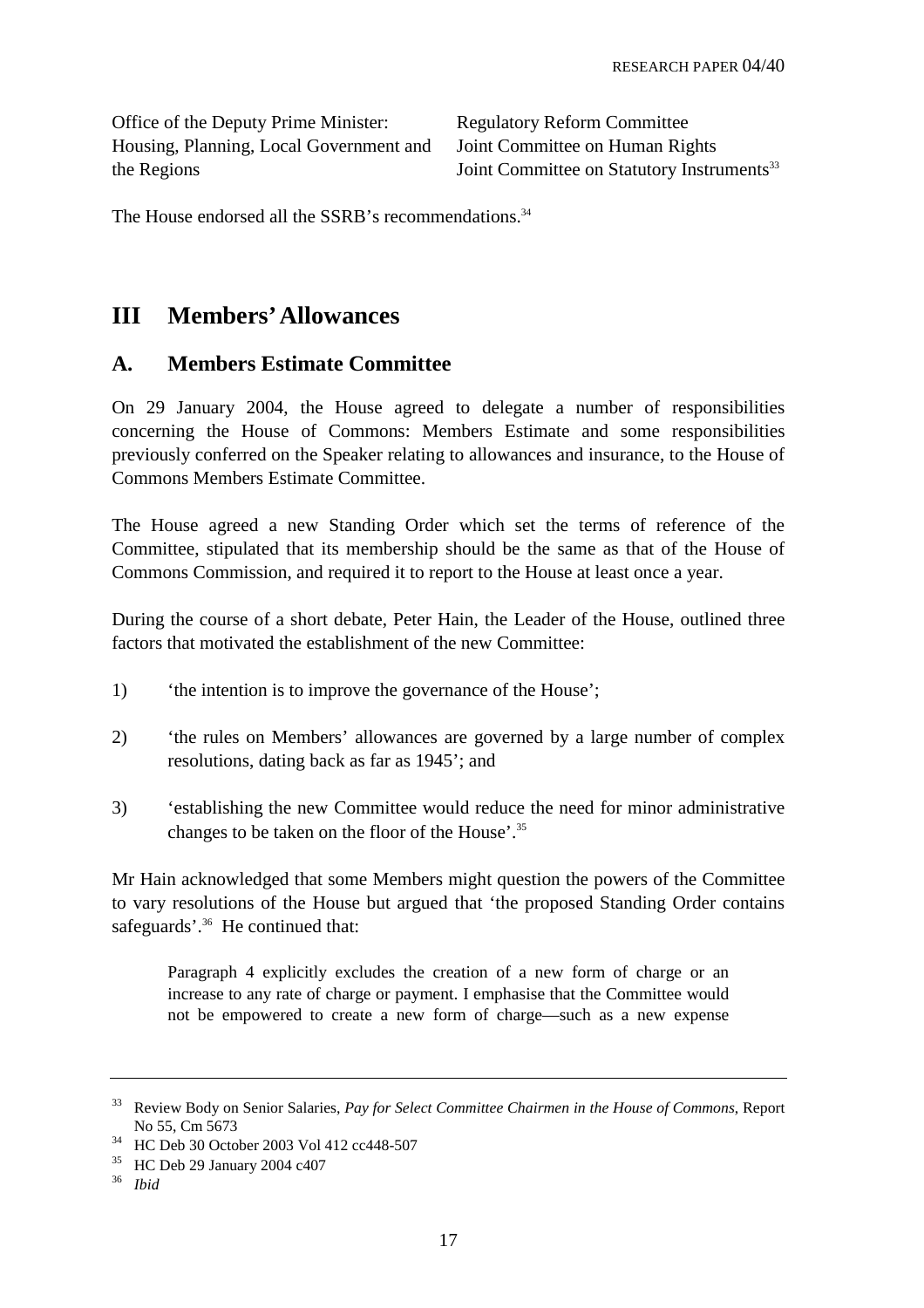allowance—on the Members' estimate, or to increase any rate of charge or payment determined by resolution of the House. For example, the Committee could not increase Members' pay. Such matters would have to be a matter for the House, debated on the Floor as we are debating now. <sup>37</sup>

He also gave some examples of the changes that might in future be decided by the Committee:

At present the incidental expenses provision and the additional costs allowance for the allowances year beginning in April are determined by reference to the retail prices index figure for the 12 months ending in March, which is actually published in April-May. That means that we open the allowances year in April not knowing, as Members, the cash limits for the various allowances at our disposal. It would be more sensible to use the retail prices index figure for the previous December, but at present that would require a motion amending an earlier resolution of the House. This would seem to me to be an appropriate matter for the Committee to consider, rather than for the House to be detained by it.

Similarly, it has been proposed that Members who have money left in their incidental expenses provision or staffing allowance at the end of one allowances year should be able to carry some of it forward to the next, and that Members who want, for example, to move office in one allowances year should be able to draw down up to 10 per cent of the next year's incidental expense provision early. This, too, would seem an appropriate matter for the Committee to consider, and again not a matter to detain us on the Floor of the House.<sup>38</sup>

The new Standing Order<sup>39</sup> was agreed without a division.<sup>40</sup>

#### **B. Allowances and rates**

#### **1. Staffing allowance**

The March 2001 Review Body on Senior Salaries (SSRB) report on Members' pay and allowances, examined a number of other issues in addition to recommending an increase in MPs' pay.41 One of these was the Office Costs Allowance (OCA). The report recommended fundamental changes to the way in which Members of Parliament were reimbursed for their office expenses. The proposals were adopted by the Government and debated by the House on 5 July 2001, together with other motions on Members' pay,

<sup>37</sup>*Ibid* c408 38 *Ibid* 

<sup>&</sup>lt;sup>40</sup> *Ibid* c418<br><sup>41</sup> Review Body on Senior Salaries, Report No 48, *Review of parliamentary pay and allowances*, Cm 4997, 2 volumes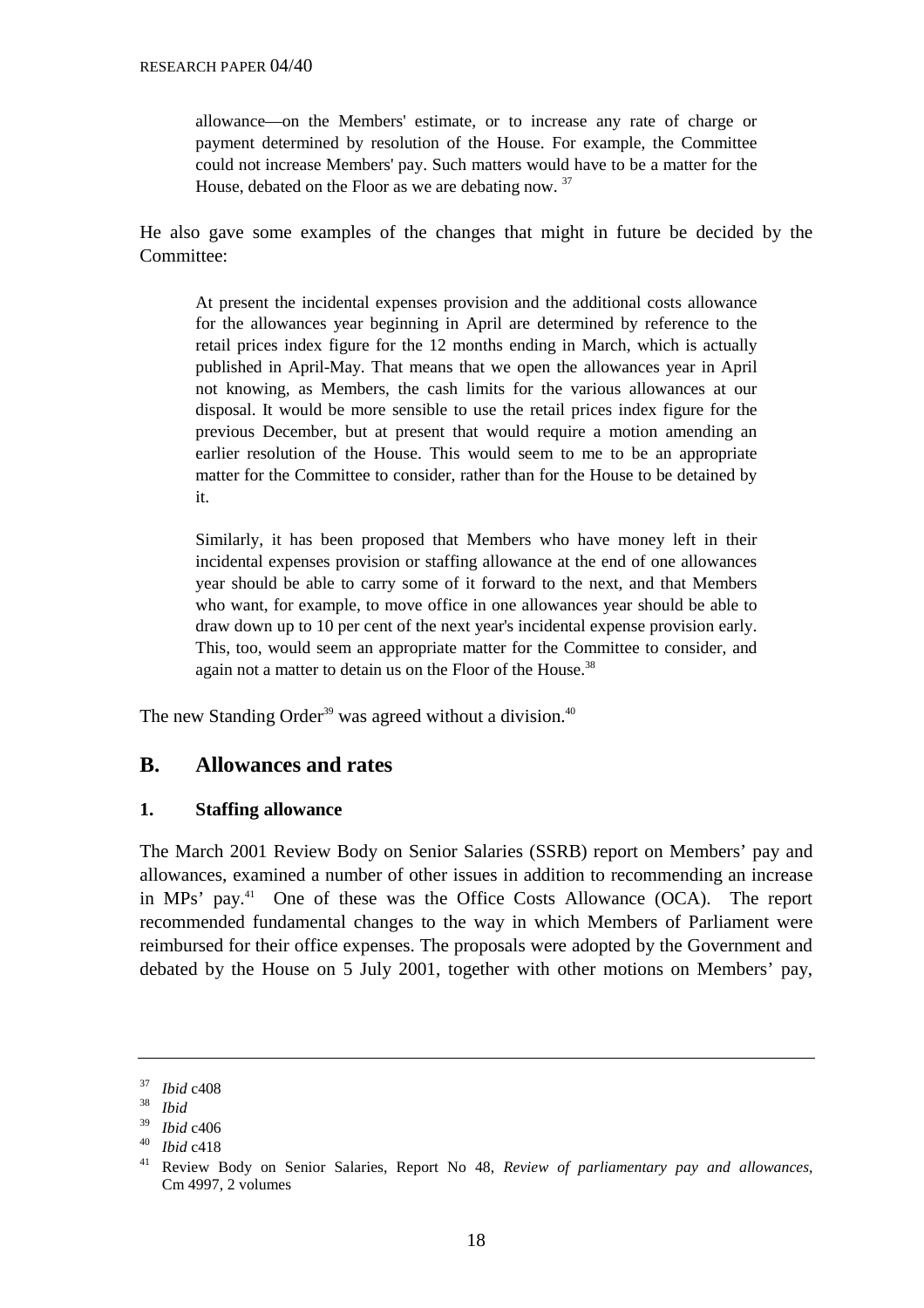etc.42 Further details of the new system are available in a separate Library Research Paper;<sup>43</sup> the main points are:

- The Office Costs Allowance was phased out on 31 March 2003.
- Under the new system, staff salaries are paid centrally by the House Authorities, although staff remain the employees of MPs. New staff will be employed on agreed pay scales and standard contracts, and existing staff should be moved to these as soon as possible, although with transitional arrangements.
- Members can now claim central provision and maintenance of certain IT equipment for their offices. Each Member is entitled to a standard package of 3 PCs, 1 laptop computer, 2 combined printers/scanners/copiers/answer machines (or dedicated printers) and associated software. This includes provision for constituency offices.
- A new Incidental Expenses Provision is available for other expenses involved in running an office (eg, office rents and rates).
- A new General Services Budget has been established to provide central funding for such items as: training of Members and their staff; appropriate insurance provision; exceptional expenses incurred by MPs who have constituencies with particular problems (to date, no scheme of payments for exceptional needs has yet been activated); additional payments in respect of security precautions; and reimbursing disabled Members for additional expenses.
- A Speaker's Advisory Panel [now the Advisory Panel on Members' Allowances] was set up to supervise the transition and advise on the implementation of the new system. The Leader of the House announced membership of the new Panel on 19 July 2001.<sup>44</sup>

**Uprating formula:** the staffing allowance will be uprated annually to reflect changes in pay levels for equivalent jobs outside the House.

Resolution debated and agreed: 5 *July 2001*, as amended, agreed to<sup>45</sup>

<sup>42</sup> HC Deb 5 July 2001 c421-77

<sup>43</sup> *Members' office costs - the new system*, Research Paper 01/88, <http://hcl1.hclibrary.parliament.uk/rp2001/rp01-088.pdf>

<sup>44</sup> HC Deb 19 July 2001 Vol 372 c317W

<sup>45</sup> HC Deb 5 July 2001 c463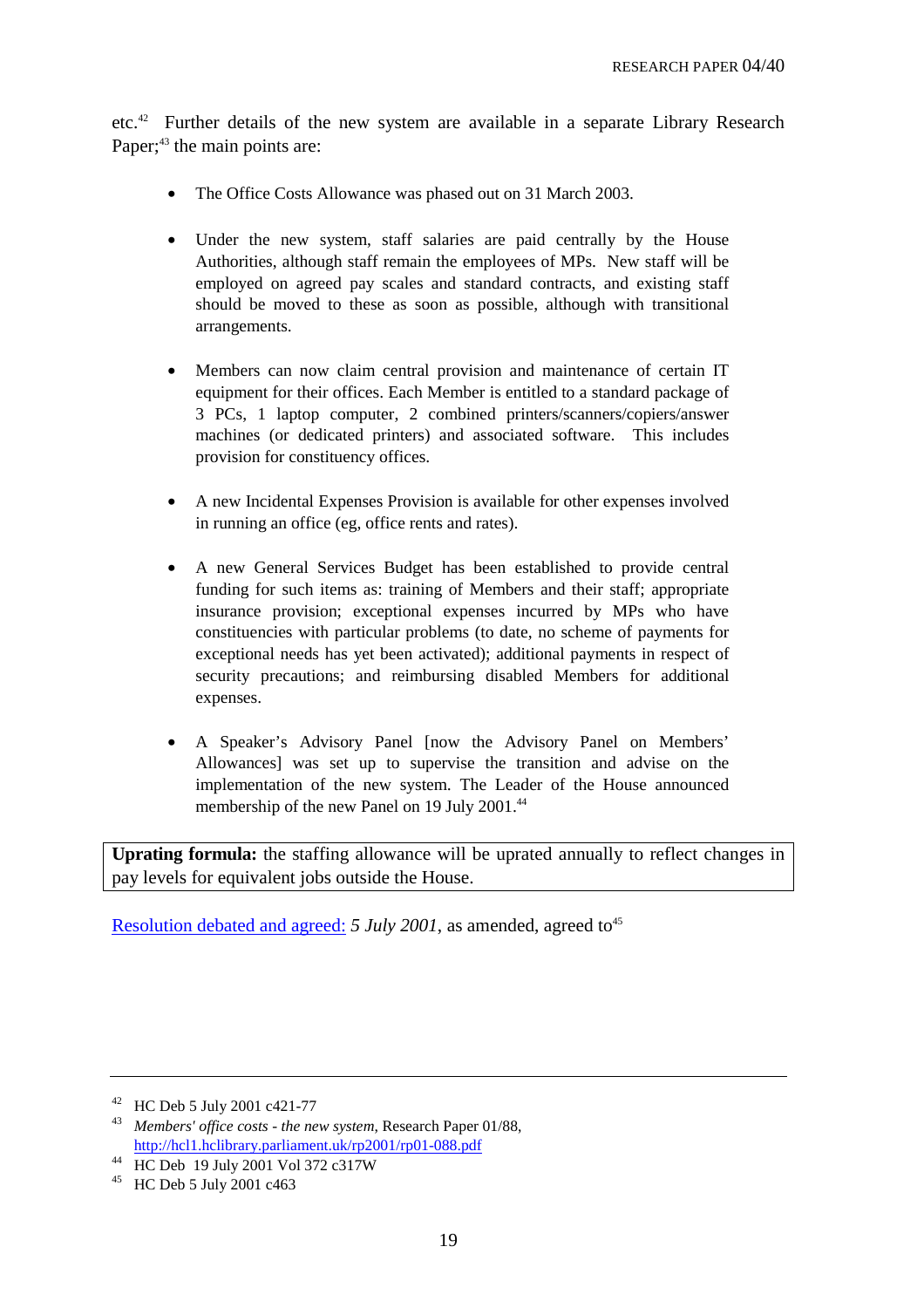The staffing allowance varies between **£66,458** and **£77,534** depending on where a Member's employees are based (higher rates are available for those based in London). Figures are given in Table 8 below.

#### **2. Incidental expenses**

As a result of the changes to the Office Cost Allowance, a new provision called an Incidental Expenses Provision was established, at the initial rate of £14,000 per year for each Member, to meet any other expenditure which Members incurred wholly necessarily and exclusively in discharging their duties as Members. The current rate is **£19,325**.

**Uprating formula:** The Incidental Expenses Provision is uprated annually on 1 April by the percentage increase in the RPI (the general index for all items) in the year to March [from April 2004, the percentage increase in the RPI in the year to December].

Resolution debated and agreed: 5 *July 2001*, as amended, agreed to<sup>46</sup>

#### **3. Supplementary London Allowance**

The Supplementary London Allowance ("London Supplement") is payable to Members for Inner London seats, and certain others, to reflect higher costs in London. It is not paid to Ministers with an official residence in London. The current rate is **£1,618**.

**Uprating formula:** The London Supplement is uprated annually on 1 April by the percentage increase in the RPI (the general index for all items) in the year to March [from April 2004, the percentage increase in the RPI in the year to December].

Resolution debated and agreed: 13 July 1994, no division<sup>47</sup>

The House resolved on 27 June 1997 that the following constituencies are specified as 'Inner London constituencies':<sup>48</sup>

Battersea; Bethnal Green and Bow; Camberwell and Peckham; Cities of London and Westminster; Dulwich and West Norwood; Eltham; Greenwich and Woolwich; Hackney North and Stoke Newington; Hackney South and Shoreditch; Hammersmith and Fulham; Hampstead and Highgate; Holborn and St. Pancras; Islington North; Islington South and Finsbury; Kensington and Chelsea; Lewisham, Deptford; Lewisham East; Lewisham West; North Southwark and Bermondsey; Poplar and Canning Town; Putney; Regent's Park and Kensington North; Streatham; Tooting; Vauxhall

<sup>46</sup> HC Deb 5 July 2001 c463

<sup>&</sup>lt;sup>47</sup> HC Deb 13 July 1994 Vol 246 cc1105-1114. The basis of the formula, and the previous arrangements, were explained by the Leader of the House, Tony Newton, at cc1107-9 48 HC Deb 27 July 1997 Vol 296 c1130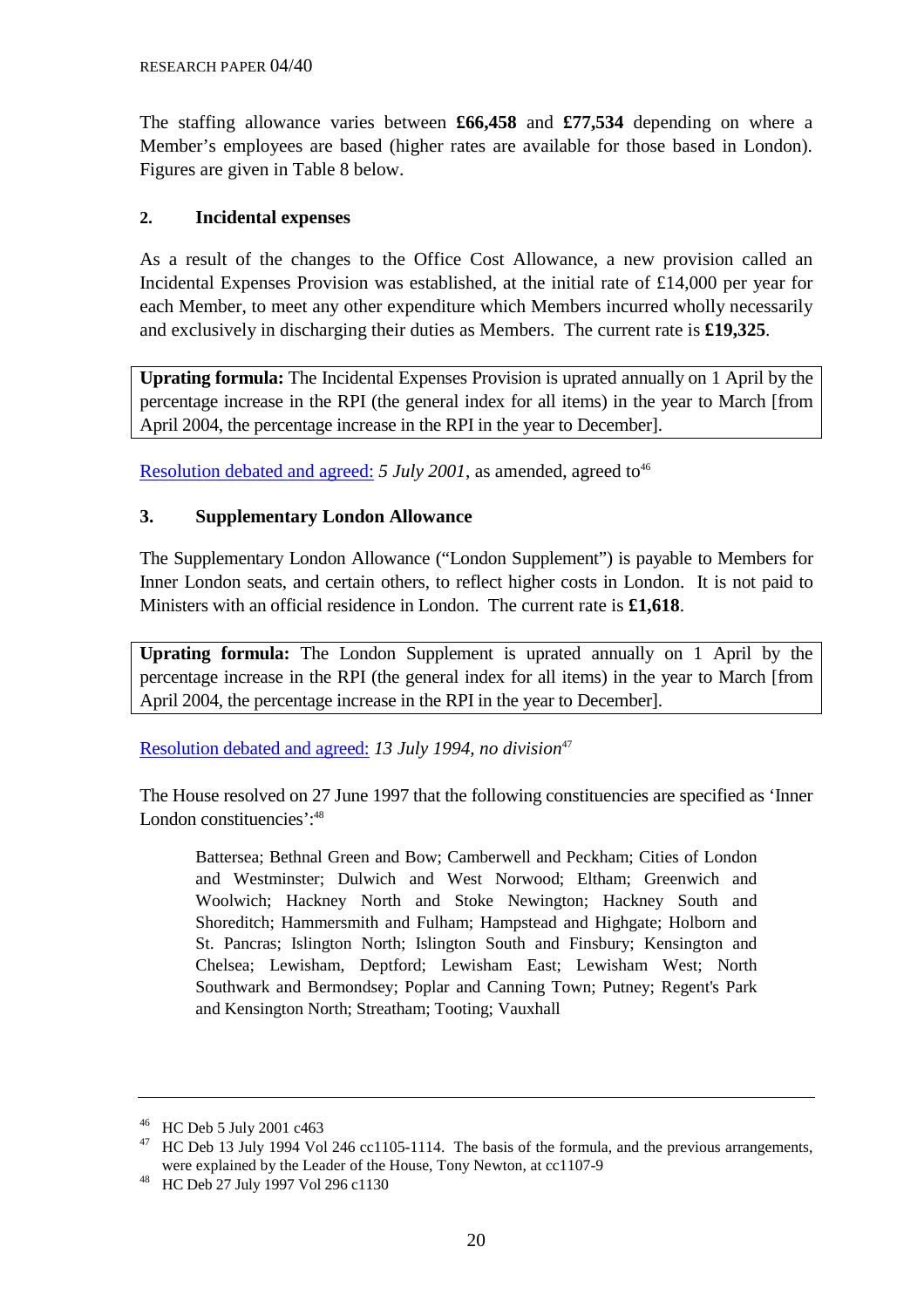#### **4. Additional Costs Allowance**

The Additional Costs Allowance (ACA) reimburses Members with constituencies outside inner London for expenses incurred in staying overnight away from home whilst performing parliamentary duties. The current rate is **£20,902**.

**Uprating formula:** Since 1994, the ACA has been uprated annually on 1 April by the percentage increase in the RPI (the general index for all items) in the year to March [from April 2004, the percentage increase in the RPI in the year to December], until, exceptionally, during the debate on pay and allowances on 5 July 2001, a backbench amendment was agreed which increased the ACA by some 42%.

Resolution debated and agreed: 13 July 1994, no division<sup>49</sup>

Resolution debated and agreed: *5 July 2001, on division (229 to 117)50*

#### **5. Motor Mileage Allowance**

The Motor Mileage Allowance (MMA) reimburses Members for the cost of travel by car between Westminster and Members' constituencies and homes and for other approved journeys on parliamentary business. MMA may be claimed for standard journeys by car. The MMA rate reduces after 20,000 miles in any financial year. The rate of the MMA takes account of the full cost of owning and using a vehicle. This incorporates parking, membership of a breakdown service, road tax, insurance, servicing or maintenance, depreciation, fuel etc. The rate is adjusted if a Member does not own or wholly maintain the vehicle in question.

The current scheme, introduced on 1 April 1997, introduced flat rates for all engine sizes. The current rates are **57.7 pence** per mile for the first 20,000 miles and **26.6 pence** per mile thereafter.

**Uprating formula:** the Motor Mileage Allowance is uprated annually on 1 April by the percentage increase in the RPI (the general index for all items) in the year to March [from April 2004, the percentage increase in the RPI in the year to December].

Resolution debated and agreed: *10 July 1996, on a division (376-39)*<sup>51</sup>

<sup>&</sup>lt;sup>49</sup> Debated: HC Deb 13 July 1994 Vol 246 cc1105-1114, no division. The basis of the formula, and the previous arrangements, were explained by the Leader of the House, Tony Newton, at cc1107-9 HC Deb 5 July 2001 Vol 371 cc464-6

<sup>51</sup> HC Deb 10 July 1996 Vol 281, cc488-542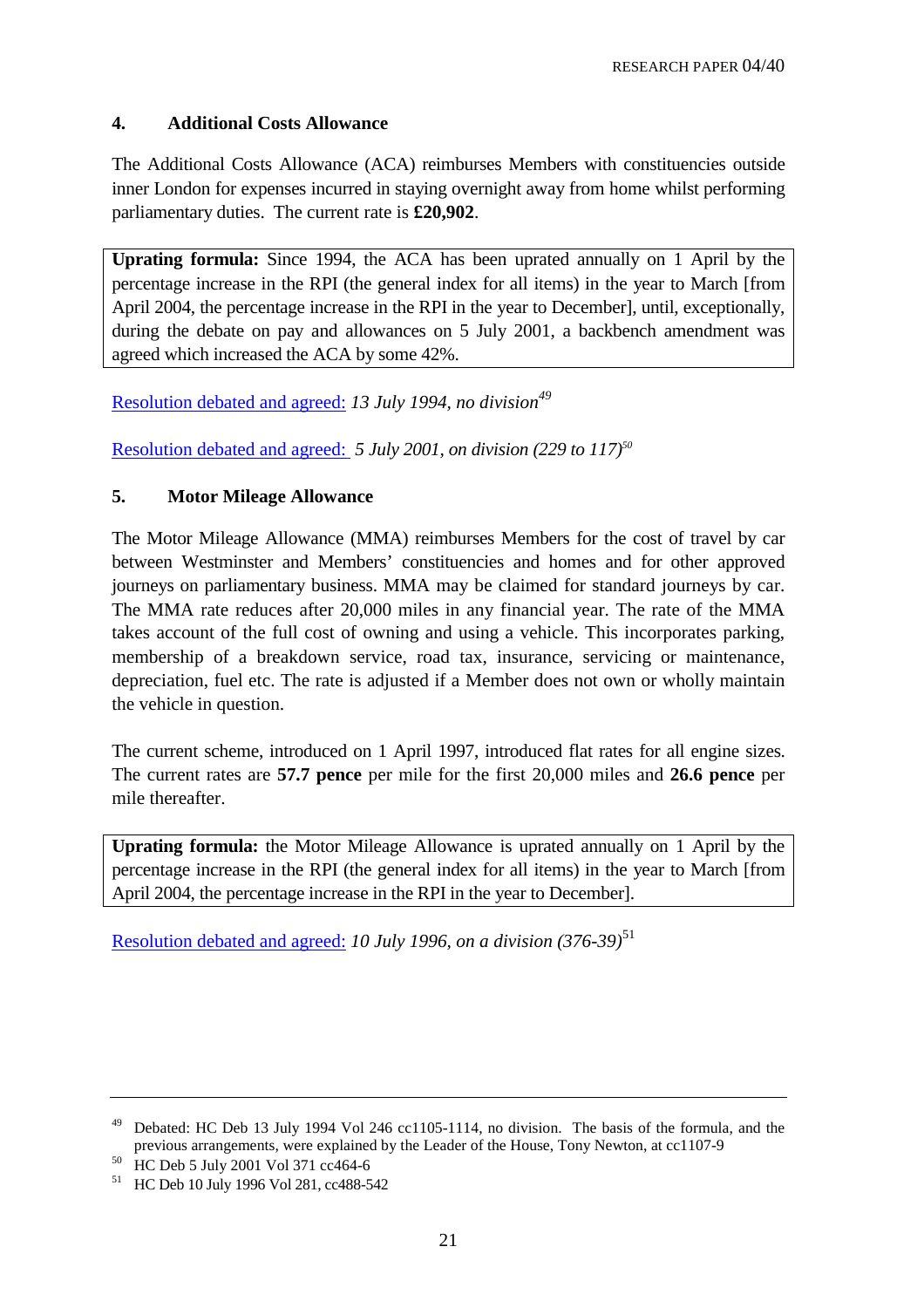#### **6. Motorcycle Allowance**

On 29 January 2004, the House introduced a new allowance: the Motorcycle Allowance, which reimburses Members for journeys by motorcycle. The current rate is **24 pence** per mile.

**Uprating formula:** The Motorcycle Allowance shall be payable at the same rate as the motorcycle mileage rate approved by the Inland Revenue and then in force.

Resolution debated and agreed: 29 January 2004, no division<sup>52</sup>

#### **7. Bicycle Allowance**

The Bicycle Allowance first took effect from 1 April 1998.<sup>53</sup> Following its introduction, it was uprated annually by the percentage increase in the RPI (the general index for all items) in the year to March. For the year from 1 April 2003 it amounted to 7.2p per mile.

However, in January 2004, the House agreed to rescind the resolution of 20 March 1998 and set mileage allowances for bicycles at the rate approved by the Inland Revenue. The current rate is **20 pence** per mile.

**Uprating formula:** The Bicycle Allowance shall be payable at the same rate as the bicycle mileage rate approved by the Inland Revenue and then in force.

Resolution debated and agreed: 29 January 2004, no division<sup>54</sup>

#### **8. Temporary Secretarial Allowance**

A Temporary Secretarial Allowance (TSA) is available to meet the extra cost of obtaining temporary secretarial/research assistance while a salaried permanent secretary/RA is absent from work through illness or pregnancy.

Resolution debated and agreed: 5 June 1981, no division<sup>55</sup>

The underlying purpose of the allowance is to meet additional costs for a Member who incurs expenses in respect of his/her Parliamentary duties in obtaining secretarial or research assistance while his/her employee is absent from work due to illness or pregnancy.

<sup>52</sup> HC Deb 29 January 2004 cc406-418

<sup>53</sup> HC Deb 20 March 1998 Vol 308 c1597

<sup>54</sup> HC Deb 29 January 2004 cc406-418

<sup>55</sup> HC Deb 5 Jun 1981 Vol 5 cc1201-1260. See brief explanation by the then Leader of the House, Mr Pym, at c1205. Based on proposal in TSRB report no. 17, Cmnd 8244, para 13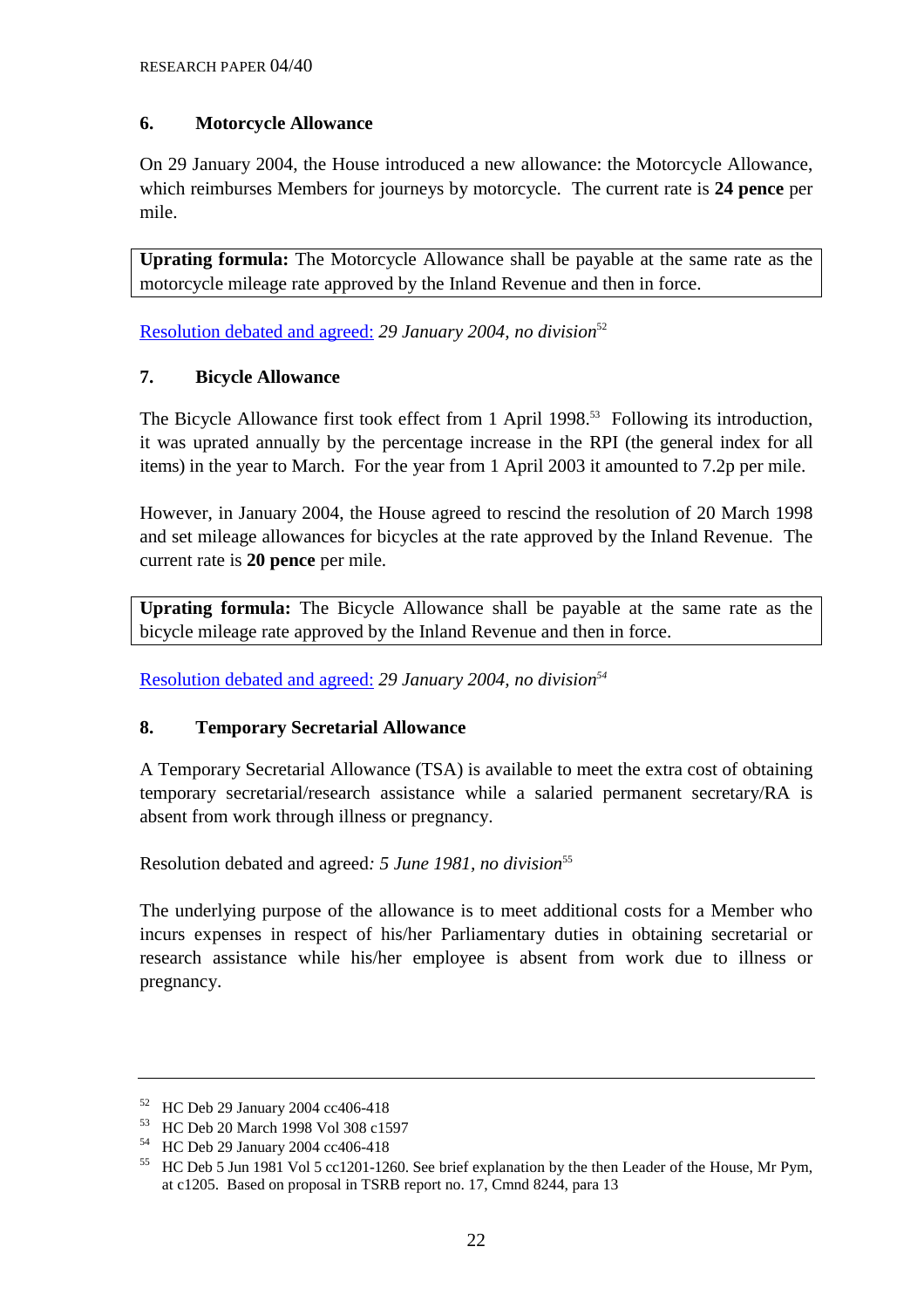In order to qualify for payment of the allowance a Member's secretary or researcher for whom the temporary cover is being provided must:

- be absent from work because of pregnancy, or
- be absent on sick leave for **more** than two continuous weeks
- continue to receive a salary paid from the Member's allowances
- submit supporting medical certificates or a MATB1 form
- have a valid contract of employment specifying the periods of paid absence

In the case of sickness absence, once the "more than two week" rule has been met TSA will be retrospective to the first day of absence if applicable.

The maximum entitlement will be based on the amount of the absent employee's salary for the following periods:

**Sickness** - 12 months' salary (available to be used over a period of 4 years) **Maternity** - 24 weeks' salary (available for each maternity absence)

These arrangements provide for an allowance which is completely separate from the Members' staffing allowance. Where a member of staff is absent on half-pay, part of the staffing allowance will be used towards the cost of the replacement. Likewise, when the permanent employee reaches their contractual limits for salary entitlement the costs of the replacement will no longer be additional to the normal salary costs and full costs will come from the staffing allowance

More than one claim for temporary assistance may be admitted in relation to an employee's absence on sick leave provided the limit of 52 weeks sick pay in any four years is not breached.<sup>56</sup>

#### **9. Winding Up Allowance**

An allowance equivalent in value to one third of the current level of the sum of the staffing allowance and Incidental Expenses Allowance is available to meet the cost of completing outstanding parliamentary and constituency business undertaken by or on behalf of a former Member in the event of their death, defeat or retirement.

Until 2001 the maximum amount was expressed in terms of multiples of the Office Costs Allowance (OCA): four-thirds of the quarterly OCA payable in the year in which the person ceases to be a Member maximum (in effect, annual OCA  $x^{-1/3}$ ).<sup>57</sup>

<sup>&</sup>lt;sup>56</sup> Operations Directorate - Department of Finance and Administration (The Fees Office) Guidance Note, July 2001

<sup>&</sup>lt;sup>57</sup> Resolution debated and agreed: 13 July 1994, no division<sup>57</sup>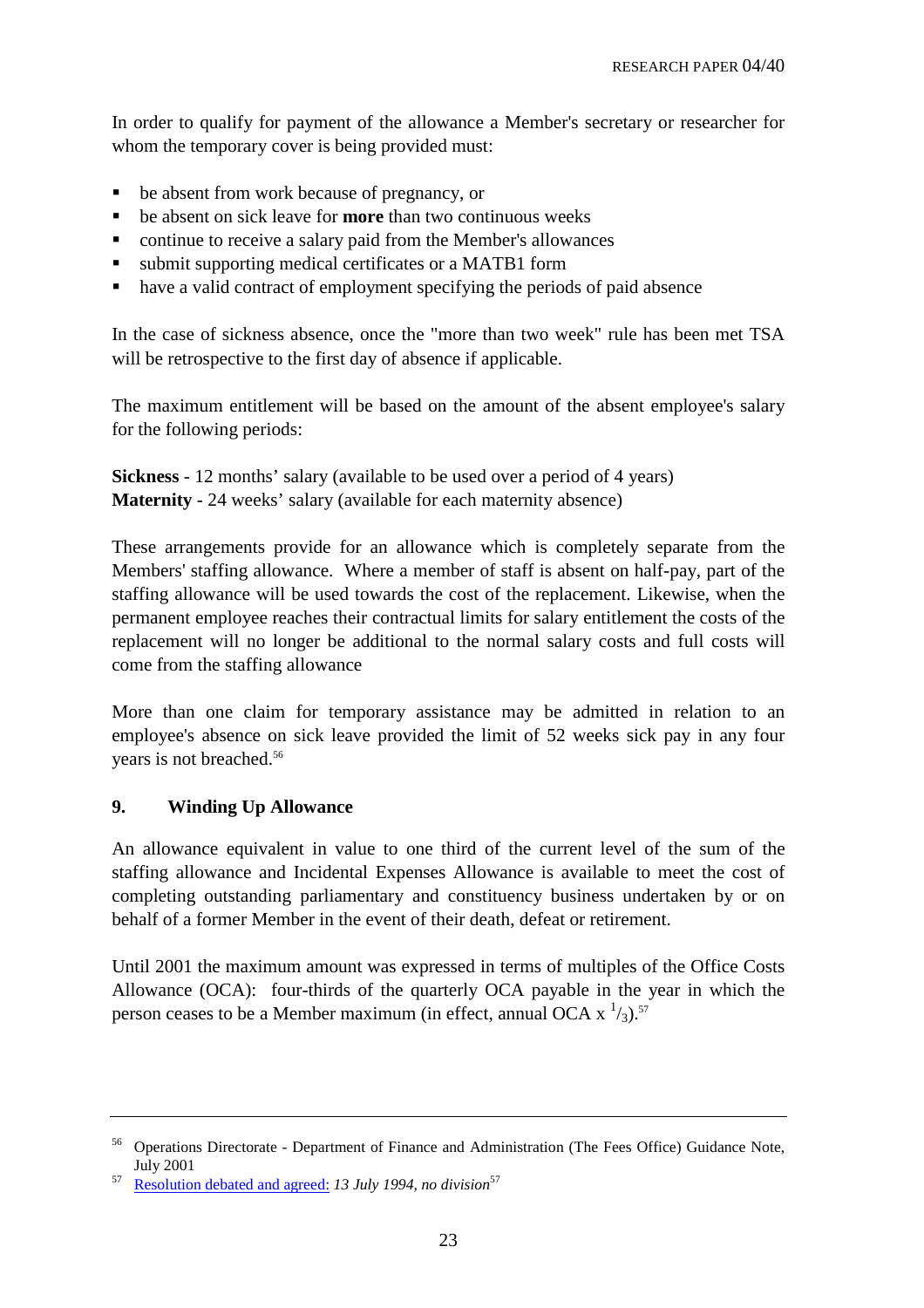**Uprating formula:** One third of the sum of the staffing provision and the Incidental Expenses Provision (IEP).

Resolution debated and agreed: *5 July 200158*

#### **10. Summary of trends in allowance rates**

Table 8 summarises recent trends in allowance rates

|         | Old Office<br>Costs<br>Allowance<br>(max) | <b>Staffing</b><br>(max) | Additional<br>costs | Incidental<br>expenses | London | Car<br>$<$ 20.000 $>$ 20.000 |      | Vehicle mileage (pence per mile)<br>Motor- | cycle Bicycle | Maximum<br>winding-<br>up |
|---------|-------------------------------------------|--------------------------|---------------------|------------------------|--------|------------------------------|------|--------------------------------------------|---------------|---------------------------|
| 1997/98 | £47.568                                   |                          | £12,287             |                        | £1,358 | 48.8                         | 22.3 |                                            |               | £15,856                   |
| 1998/99 | £49,232                                   |                          | £12.717             |                        | £1.406 | 50.1                         | 23.1 |                                            | 6.4           | £16,411                   |
| 1999/00 | £50,264                                   |                          | £12.984             |                        | £1.436 | 51.2                         | 23.6 |                                            | 6.5           | £16,755                   |
| 2000/01 | £51,572                                   |                          | £13,322             |                        | £1,473 | 52.5                         | 24.2 |                                            | 6.7           | £17,191                   |
| 2001/02 | £52,760                                   |                          | £19,469             |                        | £1.507 | 53.7                         | 24.8 |                                            | 6.9           | £17.587                   |
| 2002/03 | £53,446                                   | £72,310                  | £19,722             | £18,234                | £1,527 | 54.4                         | 25.1 |                                            | 7.0           | £30.181                   |
| 2003/04 |                                           | £74.985                  | £20,333             | £18,799                | £1.574 | 56.1                         | 25.9 |                                            | 7.2           | £31.261                   |
| 2004/05 |                                           | £77,534                  | £20,902             | £19,325                | £1,618 | 57.7                         | 26.6 | 24.0                                       | 20.0          | £32,286                   |

**Table 8: MPs allowances: summary 1997/98 - 2004/05**

#### **11. Reimbursement of costs due to recall during a recess**

This allowance was introduced in 1994 to cover the necessary expenses of Members returning to Westminster in the event of a recall of Parliament during a recess. Members can reclaim any "extra costs" they may incur due to a parliamentary recall.

Resolution debated and agreed: 13 July 1994, no division<sup>59</sup>

#### **12. Members' Resettlement Grant**

A person who is a Member immediately before the dissolution of Parliament and does not stand for re-election or is defeated may claim a Resettlement Grant to assist with the costs of 'adjusting to non-parliamentary life'. The grant was introduced in 1991 following a Top Salaries Review Body<sup>60</sup> recommendation.

The grant is calculated as a proportion of final salary; the proportion payable depends on both age and length of service. The relevant percentages are shown in the table below. Only

<sup>58</sup> HC Deb 5 July 2001 Vol 371 c466

<sup>59</sup> HC Deb 13 Jul 1994 Vol 246 cc1105-14. Tony Newton, then Leader of the House, explained the basis of

this new allowance during his remarks in the 13 July 1994 debate, c1110<br><sup>60</sup> The TSRB, which was the predecessor of the Senior Salaries Review Body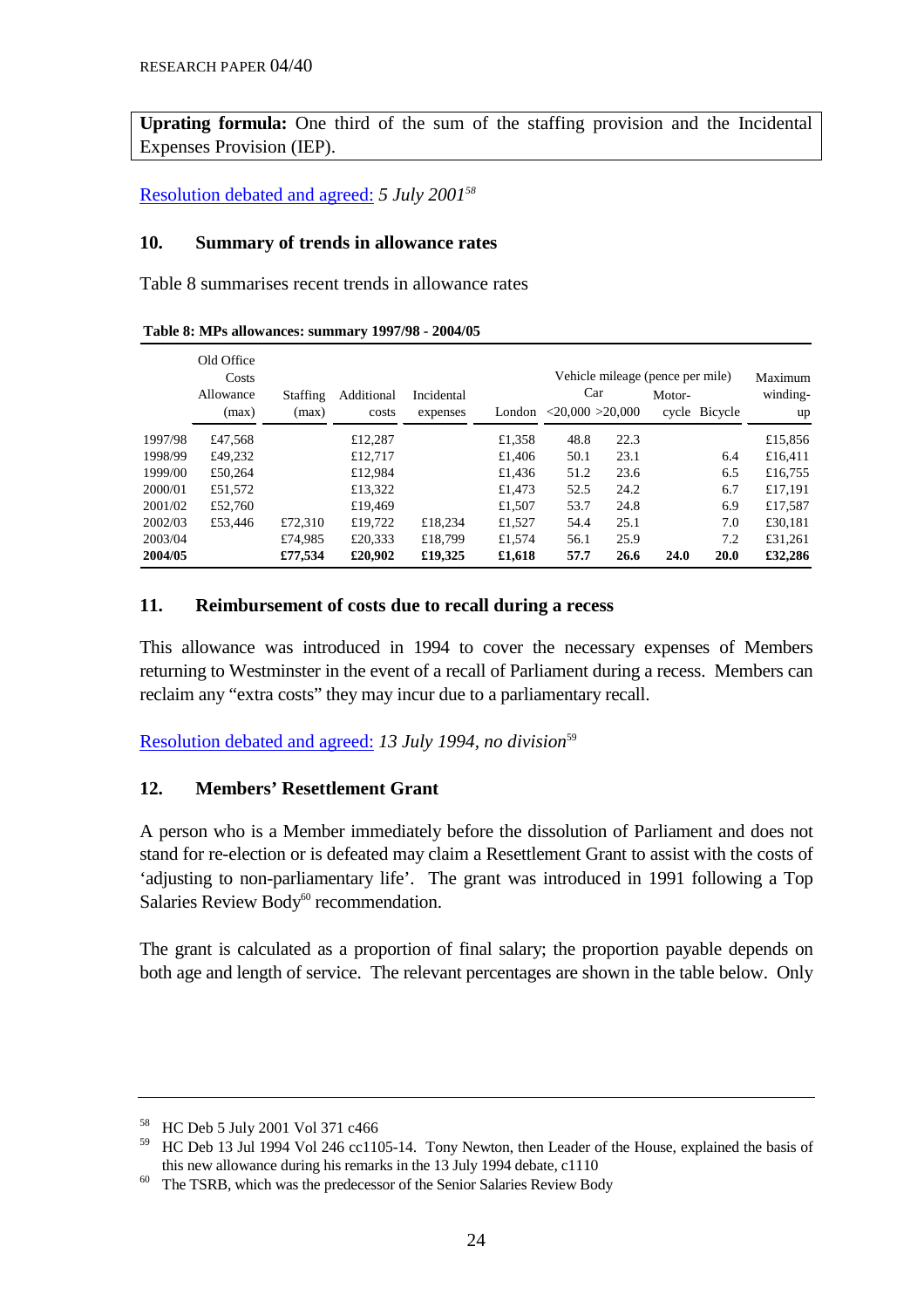whole years of service are counted, and any period of service which was taken account of in the payment of a previous Resettlement Grant is not counted.<sup>61</sup>

The SSRB was asked to look at the calculation of the Resettlement Grant in its review that commenced in October 2000. It considered evidence arguing that the calculation should not be based on full years' service, as small differences in length of service could result in significant variations between Members. It concluded, however, that no change was warranted.<sup>62</sup>

Resolution debated and agreed: 22 May 1991, no division<sup>63</sup>

Table 9 below shows resettlement grant rates by age and length of service:

| Percentages of final annual salary |                          |    |    |    |    |    |            |
|------------------------------------|--------------------------|----|----|----|----|----|------------|
|                                    | <b>Full years served</b> |    |    |    |    |    |            |
| MP's age                           | Under 10                 | 10 | 11 | 12 | 13 | 14 | 15 or more |
| Under 50                           | 50                       | 50 | 50 | 50 | 50 | 50 | 50         |
| 50                                 | 50                       | 50 | 52 | 54 | 56 | 58 | 60         |
| 51                                 | 50                       | 52 | 55 | 58 | 62 | 65 | 68         |
| 52                                 | 50                       | 54 | 58 | 63 | 67 | 72 | 76         |
| 53                                 | 50                       | 56 | 62 | 67 | 73 | 78 | 84         |
| 54                                 | 50                       | 58 | 65 | 72 | 78 | 85 | 92         |
| 55 to 64                           | 50                       | 60 | 68 | 76 | 84 | 92 | 100        |
| 65                                 | 50                       | 58 | 65 | 72 | 78 | 85 | 92         |
| 66                                 | 50                       | 56 | 62 | 67 | 73 | 78 | 84         |
| 67                                 | 50                       | 54 | 58 | 63 | 67 | 72 | 76         |
| 68                                 | 50                       | 52 | 55 | 58 | 62 | 65 | 68         |
| 69                                 | 50                       | 50 | 52 | 54 | 56 | 58 | 60         |
| 70 or over                         | 50                       | 50 | 50 | 50 | 50 | 50 | 50         |

#### **Table 9: Resettlement grant**

Members who retire through ill health are entitled to receive an ill health retirement grant, calculated in the same way as the resettlement grant.

#### **13. Travel by Members to National Parliaments and European Union Institutions**

The House passed a resolution on 9 May 2002 to allow the reimbursement of members travelling on parliamentary duties to European Union institutions and national

<sup>61</sup> Any period of service which was *disregarded* when a previous Resettlement Grant was paid is also

disregarded when any subsequent claim is made 62 *Review of Parliamentary Pay and Allowances*, Review Body on Senior Salaries report no 48, Cm 4997,

chapter 5 63 HC Deb 22 May 1991 Vol 191 cc1033-1038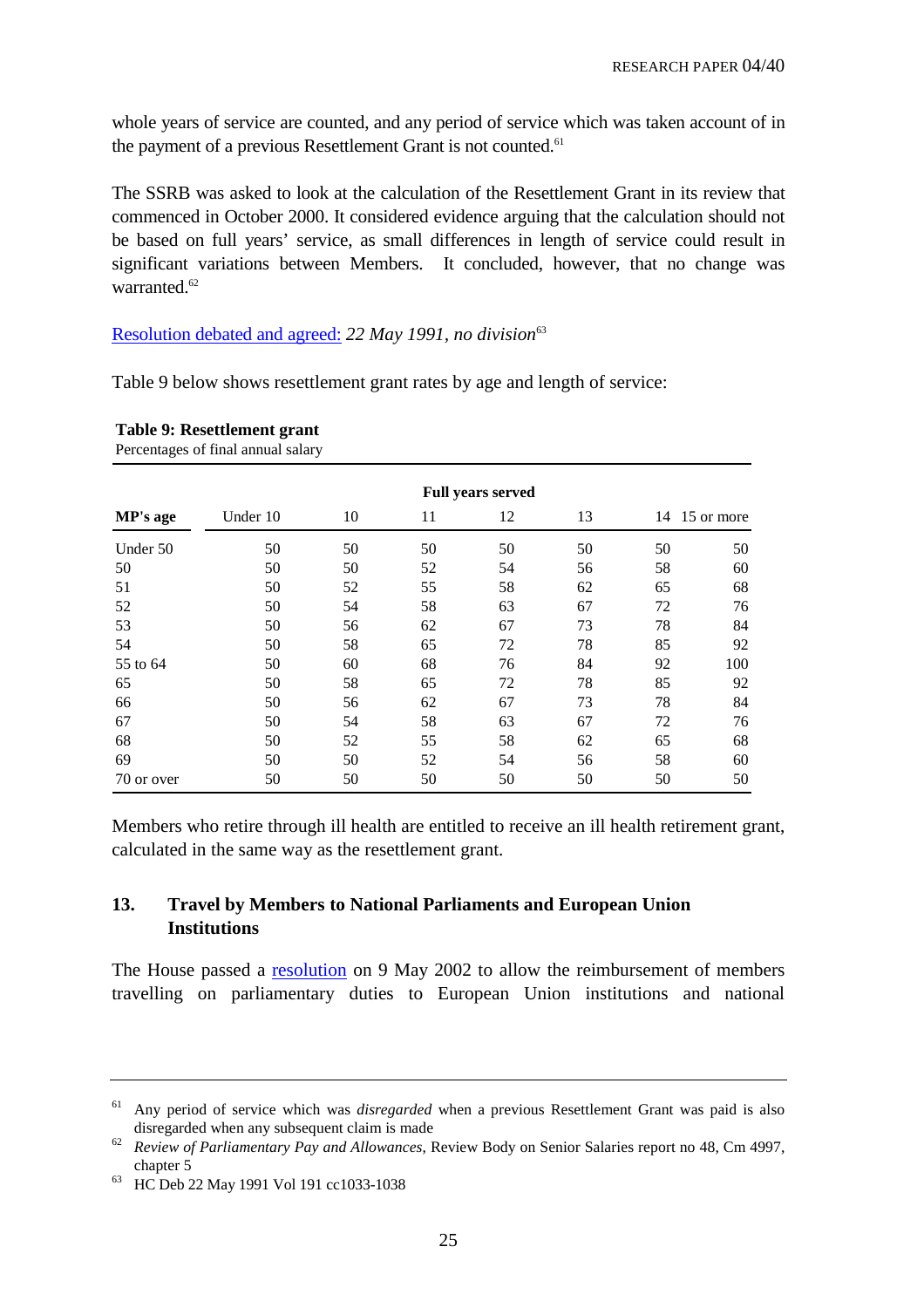parliaments for up to three journeys.<sup>64</sup> It replaced a previous resolution which had allowed one journey per year.<sup>65</sup>

#### **14. Travel by a Member's spouse, children and staff**

Special travel provisions are available for Members' spouses, and children under the age of 18. They can claim a certain number of free journeys between London and the constituency and/or London and home. This concession was extended to include Members' children on 10 June 1982, where previously it applied to Members' spouses only. Until 31 December 2003, each child could make up to 15 return journeys or 30 designated single journeys per calendar year and the same limit applied to spouses. New arrangements will permit up to 30 designated single journeys in the allowances' year beginning 1 April 2005. (Under transitional arrangements, 38 designated single journeys, or 19 return journeys, will be allowable in the period 1 January 2004 to 31 March 2005.)<sup>66</sup>

Members' staff could claim an entitlement for up to 18 designated single journeys each calendar year, shared between all employees. New arrangements from 1 April 2005 will permit 24 single journeys or 12 designated return journeys each allowances' year, shared between all employees of a Member. (Under transitional arrangements 15 designated return journeys will be allowed between 1 January 2004 and 31 March  $2005.$ )<sup>67</sup> Members' staff may also claim travel expenses if they attend training events provided by the House.

### **C. Allowances for ministers**

#### **1. Ministers' severance payments**

Generally, three months of annual ministerial salary is payable when a minister ceases to hold office. Full details are set out in section 4 of the *Ministerial and other Pensions and Salaries Act 1991*, as amended.<sup>68</sup>

#### **2. Former Prime Ministers' Public Duties Allowance**

The Public Duties Allowance (PDA) is a financial allowance, paid from the Cabinet Office vote, to help former Prime Ministers to meet the continuing additional office costs which they are liable to incur because of their special position in public life.<sup>69</sup> The

<sup>64</sup> HC Deb 9 May 2002 Vol 385 c401

<sup>&</sup>lt;sup>65</sup> HC Deb 26 May 1999 Vol 332 cc411-426<br><sup>66</sup> Department of Finance and Administration, *The Quick Guide*, April 2004

<sup>&</sup>lt;sup>67</sup> Ibid. Under transitional arrangements, 15 designated return journeys will be allowed between 1 January

<sup>2004</sup> and 31 March 2005 68 *s.4, Ministerial and other Pensions and Salaries Act 1991*, as amended 69 HC Deb 27 Mar 1991 Vol 188 c428W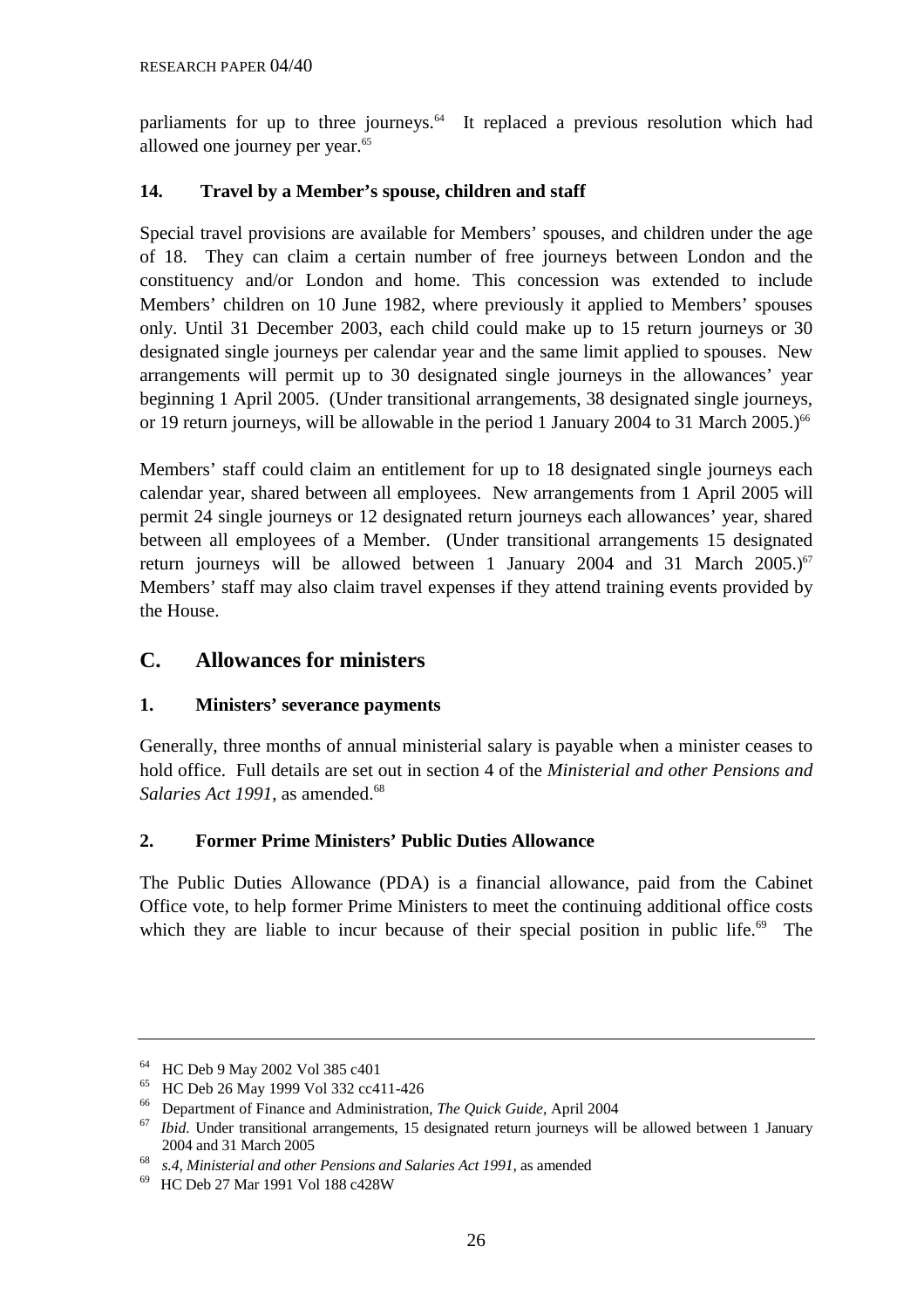allowance is not payable to a former Prime Minister occupying the position of Leader of the Opposition and therefore in receipt of "Short money".<sup>70</sup>

The allowance was introduced in April 1991. It was not subject to a resolution of the House but was announced by the then Prime Minster, John Major.<sup>71</sup> Following the changes to Office Costs Allowance made on 5 July 2001 the Prime Minister, Tony Blair, made an announcement about the PDA:

#### **Public Duties Allowance**

**Andrew Bennett:** To ask the Prime Minister what effect the abolition of the Office Costs Allowance will have on the Public Duties Allowance payable to former Prime Ministers.

**The Prime Minister:** The Public Duties Allowance can be claimed by former Prime Ministers for expenses incurred for their continuing work for the public service and charity. The allowance, which was formerly linked to the Office Costs Allowance, will from 5 July 2001 be set at the same level as the ceiling under the new centralised arrangements for the payment by the House Authorities of the support and secretarial staff of Members of Parliament with London constituencies. This is currently £70,000.<sup>72</sup>

Table 10 below shows recent trends in this allowance

|                   | Allowance | Office staff pension<br>contributions | Total   |
|-------------------|-----------|---------------------------------------|---------|
| 1997/98           | £47,568   | £4,757                                | £52,325 |
| 1998/99           | £49,232   | £4,923                                | £54,155 |
| 1999/00           | £50,264   | £5,026                                | £55,290 |
| 2000/01           | £51,572   | £5,157                                | £56,729 |
| 2001/02           | £52,760   | £5,276                                | £58,036 |
| 5 July 2001 $(a)$ | £70,000   |                                       | £70,000 |
| 2002/03           | £72,310   |                                       | £72,310 |
| 2003/04           | £74,985   |                                       | £74,985 |
| 2004/05           | £77,534   |                                       | £77,534 |

#### **Table 10: Former Prime Ministers' Public Duties Allowance: 1997/98 - 2004/05**

*(a)* Paid pro rata

<sup>70</sup> See Library Standard Note SN/PC/1663, *Short Money*, available on the Intranet. 71 HC Deb 27 Mar 1991 Vol 188 c428W

<sup>72</sup> HC Deb 19 July 2001 Vol 372 c318W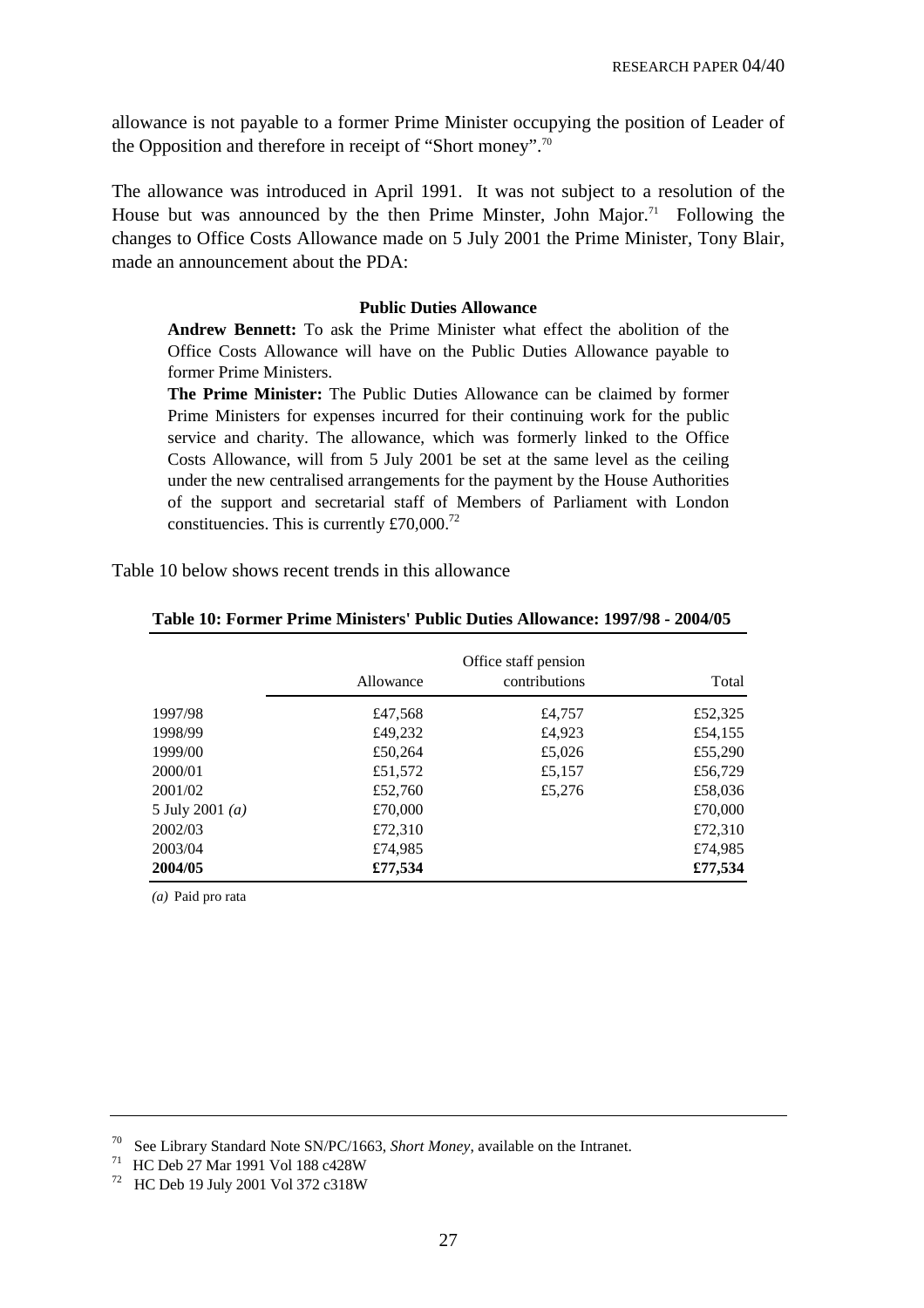### **IV Allowances for Members of the House of Lords**

The main allowances for Peers were debated and agreed on 20 July 1994.73 The Lords ministers' night subsistence allowance was introduced by s5 of the *Ministerial and other Pensions and Salaries Act 1991*, and the Lords ministers' and office holders' secretarial allowance by a House of Lords resolution of 22 July 1980.<sup>74</sup> On 27 November 1996, the then Leader of the House, Viscount Cranborne, announced a new facility for the reimbursement of travel expenses of peers' spouses "in connection with attendance at parliamentary occasions".75

The SSRB review, published in March 2001, included the following recommendations on Lords allowances: 76

*House of Lords allowances* 

*Recommendation 14*: We recommend that the House of Lords authorities publish a guide to the reimbursement allowances which sets out the basis of entitlement and the costs which can be reclaimed. (Paragraph 4.14)

*Recommendation 15*: The day subsistence allowance should be raised to a maximum of £60 a day. (Paragraph 4.23)

*Recommendation 16*: The overnight allowance should be increased to a maximum of £120. It should be payable for the night following each day of attendance, and for the preceding night, where the Member certifies his or her need to stay in London. This would mean that if the House sat on a Friday it could be claimable for up to six nights that week. (Paragraph 4.26)

*Recommendation 17*: The House should consider whether to set up a mechanism to decide annual upratings of the overnight allowance, whether on the basis of information provided by the House of Commons Library or on some other appropriate basis. (Paragraph 4.28)

*Recommendation 18*: If the overnight allowance continues to be increased annually on the basis of increases in the RPI, it should be reviewed every three years. (Paragraph 4.29)

*Recommendation 19*: The secretarial allowance should be raised to a maximum of £50 a day. It should be payable on the basis of expenditure certified by the Member as being made on secretarial and other claimable costs, including for days when the House is not sitting or the Member does not attend, up to a maximum of 40 days a year plus the number of days the peer attends the House,

<sup>73</sup> HL Deb Vol 557 cc235-250. For a detailed explanation, see Viscount Ullswater's speech (cc235-238).

<sup>74</sup> HL Deb Vol 412 cc201-6

<sup>75</sup> HC Deb Vol 576 c273

<sup>76</sup> *Review of Parliamentary Pay and Allowances*, Review Body on Senior Salaries report no 48, Cm 4997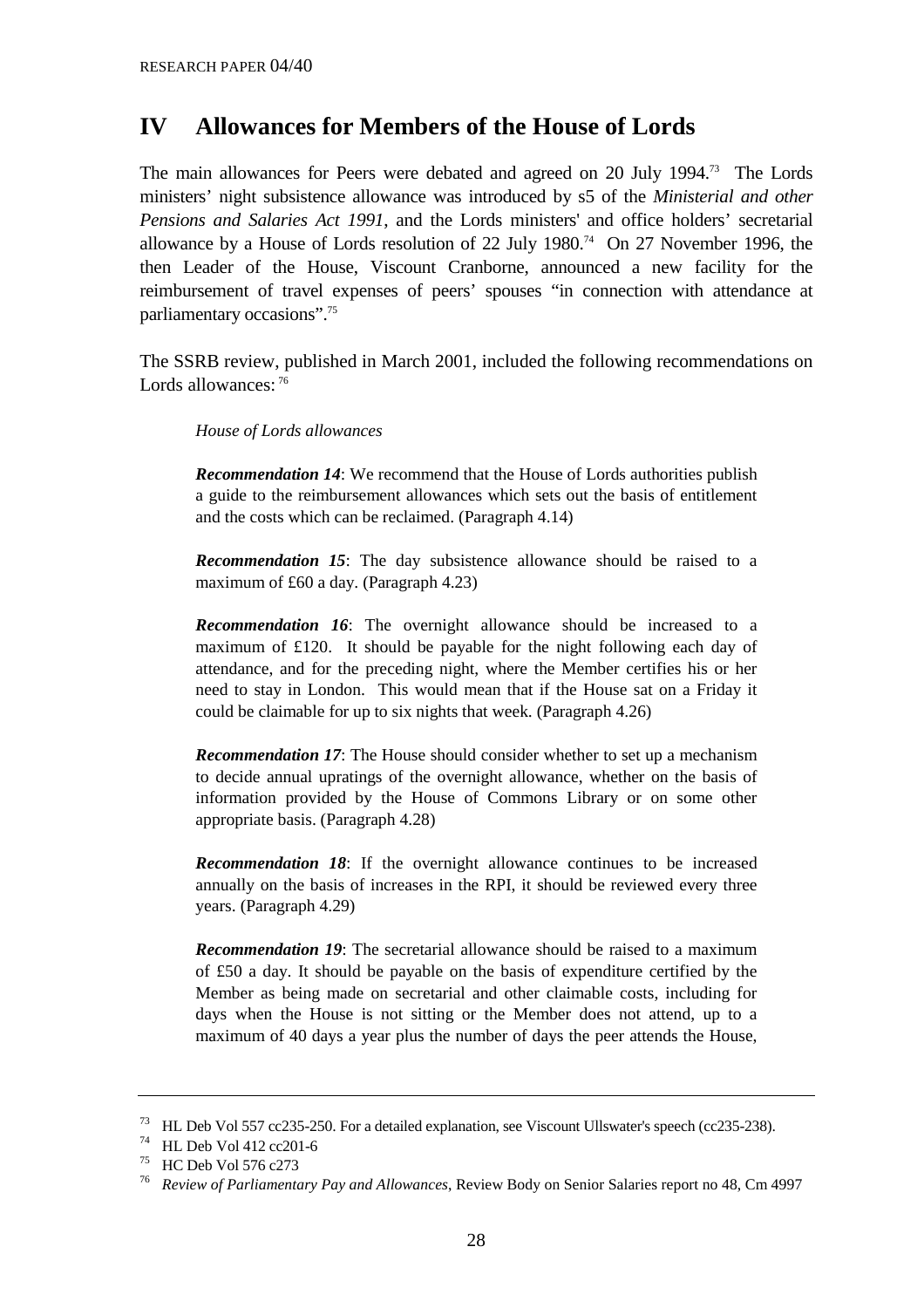an official delegation or a Committee visit away from the House. (Paragraph 4.35)

*Recommendation 20*: Peers should have access to free postage on House of Lords business matters. (Paragraph 4.37)

The Lords debated the SSRB recommendations on 5 July 2001 and agreed a motion to increase the maxima for allowances for day subsistence, overnight attendance and secretarial support and to extend the range of circumstances in which members of the House would be eligible for them.

Resolution debated and agreed: *5 July 2001 agreed, no division77*

A summary of the various allowances is shown in table 11 below.

| Table 11: Main Peers' allowances: current summary            |                   |                                                             |
|--------------------------------------------------------------|-------------------|-------------------------------------------------------------|
| Rates apply 1 August 2003 - 31 July 2004 except where stated |                   |                                                             |
| <b>Backbench peers</b>                                       |                   |                                                             |
| Subsistence                                                  |                   |                                                             |
| Day                                                          | £64               | Per day the House sits (usually 150 days)                   |
| Overnight                                                    | £128              |                                                             |
| Travel                                                       |                   |                                                             |
| Motor mileage allowance $(a)$                                | 57.6 <sub>p</sub> | Per mile up to 20,000                                       |
|                                                              | 26.6 <sub>p</sub> | Per mile further                                            |
| Bicycle Allowance $(a)$                                      | 7.4p              | Per mile                                                    |
| Spouse's expenses                                            |                   | 2 return journeys for parliamentary occasions per year      |
| Office secretarial allowance                                 | £53.50            | Per sitting day and for up to 40 additional days per year   |
| <b>Lords Ministers and paid office holders</b>               |                   |                                                             |
| Ministers' Night Subsistence Allowance                       | £28,160           | For those who maintain a second home in London              |
| London Supplement $(a)$                                      | £1,618            | Except those in receipt of Lords' Ministers Night           |
|                                                              |                   | Allowance or with an official residence                     |
| Secretarial allowance                                        | £4,742            |                                                             |
| Family travel expenses                                       |                   | Expenses for up to 15 return journeys per calendar year for |
|                                                              |                   | spouses and children aged under 18                          |

*(a)* Applies 1 April 2004 - 31 March 2005

# **V** *Freedom of Information Act 2000* **and the publication of Members' allowances**

Under the provisions of the *Freedom of Information Act 2000*, there will be a statutory right to request information from public authorities, including both Houses of Parliament. The Act also specified that it is 'the duty of every public authority … to adopt and

<sup>77</sup> HL Deb 5 July 2001 Vol 626 cc875-85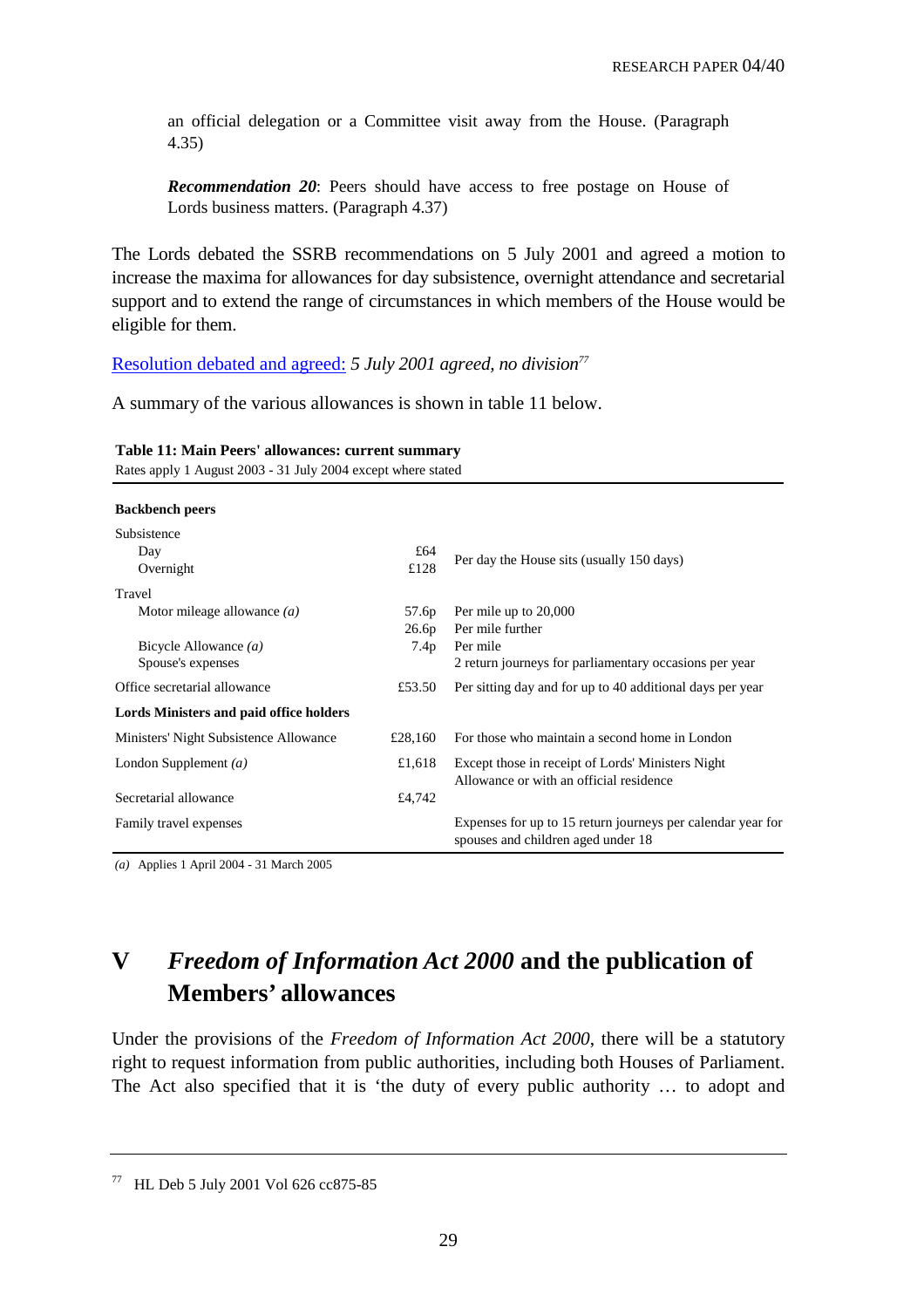maintain a scheme which relates to the publication of information by the authority'.78 As part of their preparations for the full implementation of the Act in January 2005, both Houses have decided to publish additional information in relation to Members' allowances.

#### **A. House of Commons**

In late 2004, the House of Commons will publish 'details of each Member's spend against the allowances' for each of the last three financial years (2001-02 to 2003-04, although only from the start of the current Parliament in 2001), in three separate tables:

The figures will include the annual total for each Member for:

- Additional Costs Allowance or London Supplement,
- Incidental Expenses Provision,
- Staffing allowance,
- Members' travel,
- Members' staff travel.
- centrally purchased stationery,
- central IT provision, and
- other central budgets (such as the winding up allowance or temporary secretarial allowance).

The figures for Members' travel will cover travel on parliamentary business within the UK plus individual travel to designated European destinations.<sup>79</sup>

### **B. House of Lords**

In 2003, the House Committee of the House of Lords recommended:

- a) The House of Lords' Publication Scheme should be amended to include information relating to Members' expenses. This information should be published annually (related to financial years), broken down by the main categories of expenses available, namely: travelling expenses, day subsistence, night subsistence, secretarial etc. costs and the costs of the post-paid envelope scheme for correspondence on parliamentary business. Since travel costs vary widely, an indication should be given of the location of each Member's main residence.
- b) Details of expenditure on select committee and parliamentary delegation travel should be published separately.
- c) Details held by the House of claims for Financial Assistance to the Opposition parties and the Convenor of the Crossbench Peers ("Cranborne money") should also be published.

<sup>&</sup>lt;sup>78</sup> The *Freedom of Information Act 2000* (chapter 36), s19<br><sup>79</sup> House of Commons Commission Press Notice, *The Speaker sets out his timetable for the publication of Members' allowances under the Freedom of Information Act 2000*, 18 June 2003